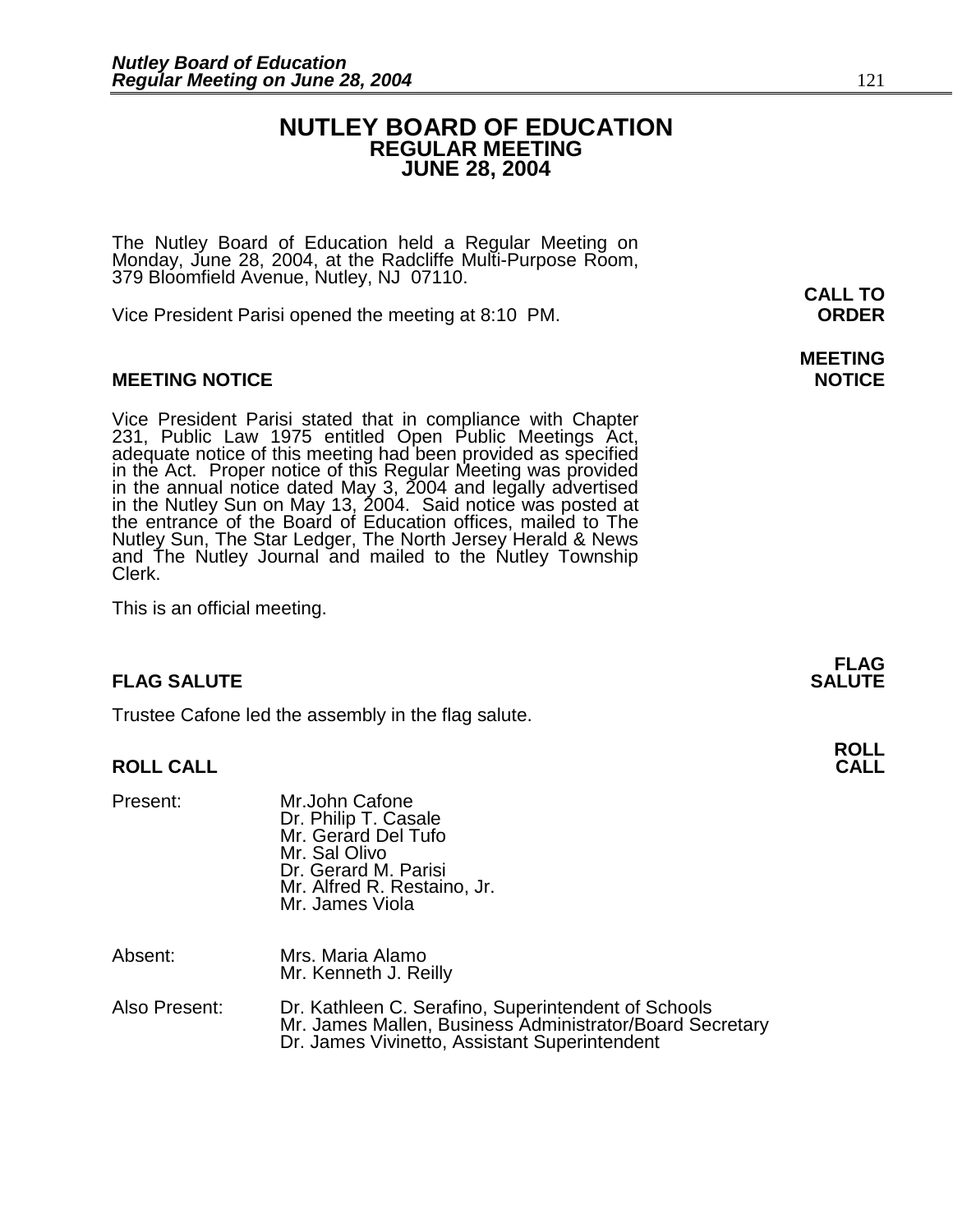### **APPROVAL OF MINUTES APPROVE**

**BE IT RESOLVED that the Board of Education approves the** following minutes:

 June 9, 2004 - Special Meeting June 7, 2004 - Closed Executive Session June 7, 2004 - Conference/Special Meeting May 24, 2004 - Regular Meeting May 24, 2004 - Closed Executive Session May 24, 2004 - Conference Meeting

> Trustee Del Tufo moved, Trustee Viola seconded, and the Board unanimously approved by voice vote a motion to approve the minutes as listed.

Board Secretary Mallen read, and the trustees acknowledged, the following items of correspondence:

Thank-you notes from the following retirees for the Board's retirement dinner and gift:

Beverly Apple Don Baumann Elaine Carson Pete D'Angelo Nicky Graziano Susan Rooney Walt Sautter

A variance notice regarding property at 70 Margaret Avenue being within 200 feet within school property.

A variance notice regarding property at 187 Washington Avenue being within 200 feet within school property.

A variance notice regarding property at 168 Coeyman Avenue being within 200 feet within school property.

#### **SUPERINTENDENT'S REPORT SUPT'S REPORT A**

Dr. Serafino presented the Superintendent's Report dated June 28, 2004, Schedule A, which is appended to the minutes of this meeting, and briefly summarized its contents.

#### **BOARD SECRETARY'S REPORT**

Board Secretary Mallen presented the Board Secretary's Report dated June 28, 2004 as listed on the agenda.



#### **CORRESPONDENCE CORRESPONDENCE**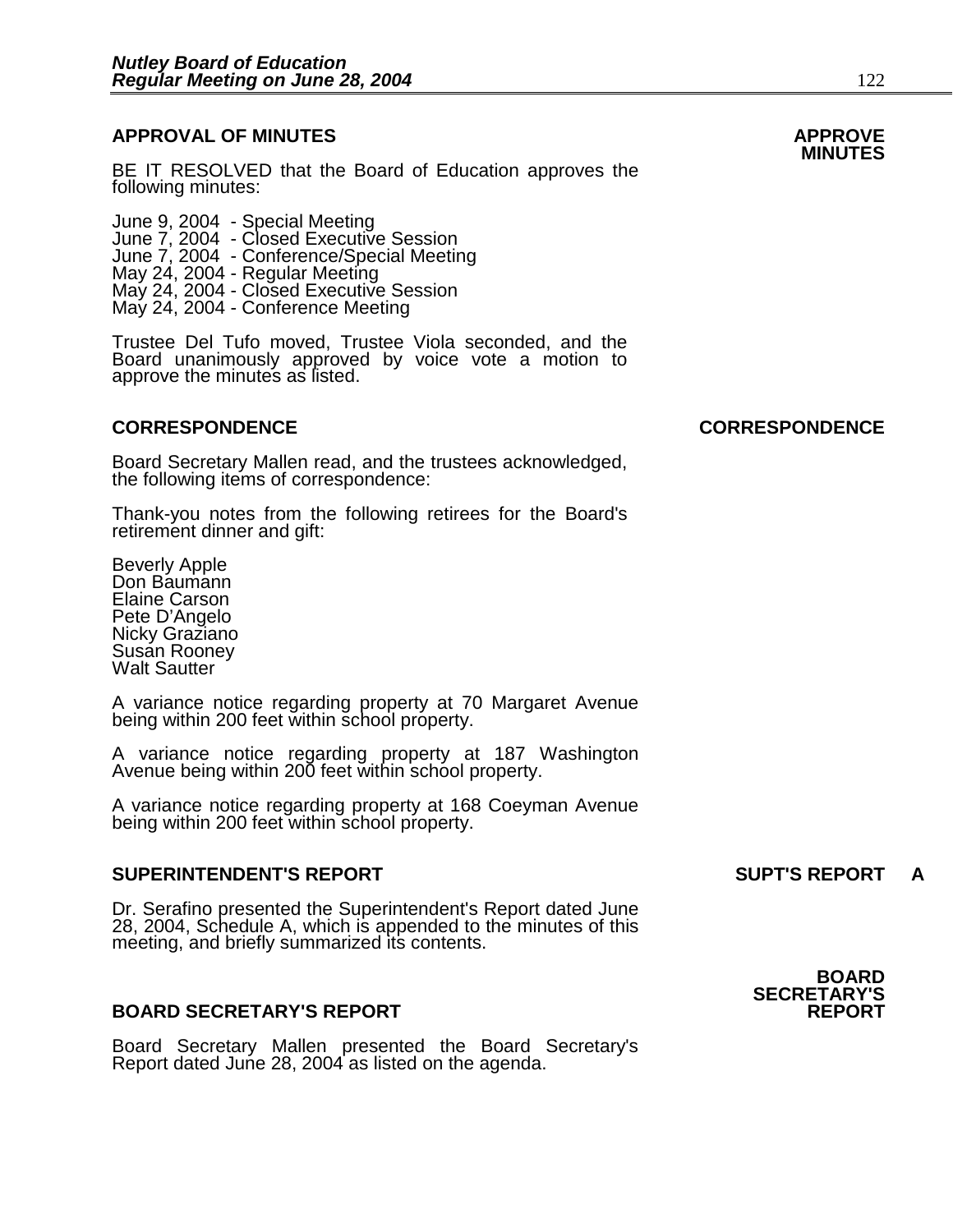### HEARING OF CITIZENS (Resolutions Only) HEARING OF<br>CITIZENS

At this time, Vice President Parisi opened this meeting to members of the attending public for comments and/or concerns regarding the resolutions to be voted upon in tonight's agenda.

Hearing none Vice President Parisi closed this portion of the meeting.

#### **SUPERINTENDENT'S RESOLUTIONS SUPT'S**

Trustee Del Tufo moved, and Trustee Viola seconded, a motion that the Board approve the Superintendent's Resolutions numbers 1 through 31 as listed below.

The Superintendent's Resolutions 1 through 31 were unanimously approved by roll call vote.

#### 1. RESIGNATION – Teachers **TEACHERS**

BE IT RESOLVED that the Board of Education accepts the resignation of the following teachers, effective July 1, 2004:

| Dr. Frank Ellis      | -High School Science Teacher             |
|----------------------|------------------------------------------|
| Adrienne Hill        | -High School Spanish Teacher             |
| <b>Scott Kindler</b> | -High School Science Teacher             |
| Jarrett Zellea       | -High School Music Teacher/Band Director |

#### **2. RESIGNATION – Athletics**

BE IT RESOLVED that the Board of Education accepts the resignation of the following coaches:

| Robert Harbison | -Assistant Football Coach |
|-----------------|---------------------------|
| Angelo Intile   | -Assistant Football Coach |
| Daria LaConte   | -Head Volleyball Coach    |

#### 3. **AMENDING APPOINTMENT - Professional Staff**

BE IT RESOLVED that the Board of Education approves the amending of the resolution, approved at the May 24, 2004 Board Meeting, to reflect a change in part-time status, degree and salary of Kristine Torjussen to full time, B.A.+15, \$47,045.

#### 4. **AMENDING APPOINTMENT – Non-Tenured Staff Cases APPOINTMENT**

BE IT RESOLVED that the Board of Education approves the amending of the addendum, approved at the May 24, 2004 Board Meeting, to reflect the following changes:

## **RESOLUTIONS**

## **RESIGN**

### **RESIGN<br>ATHLETICS**

### AMEND<br>APPOINTMENT

## **AMEND**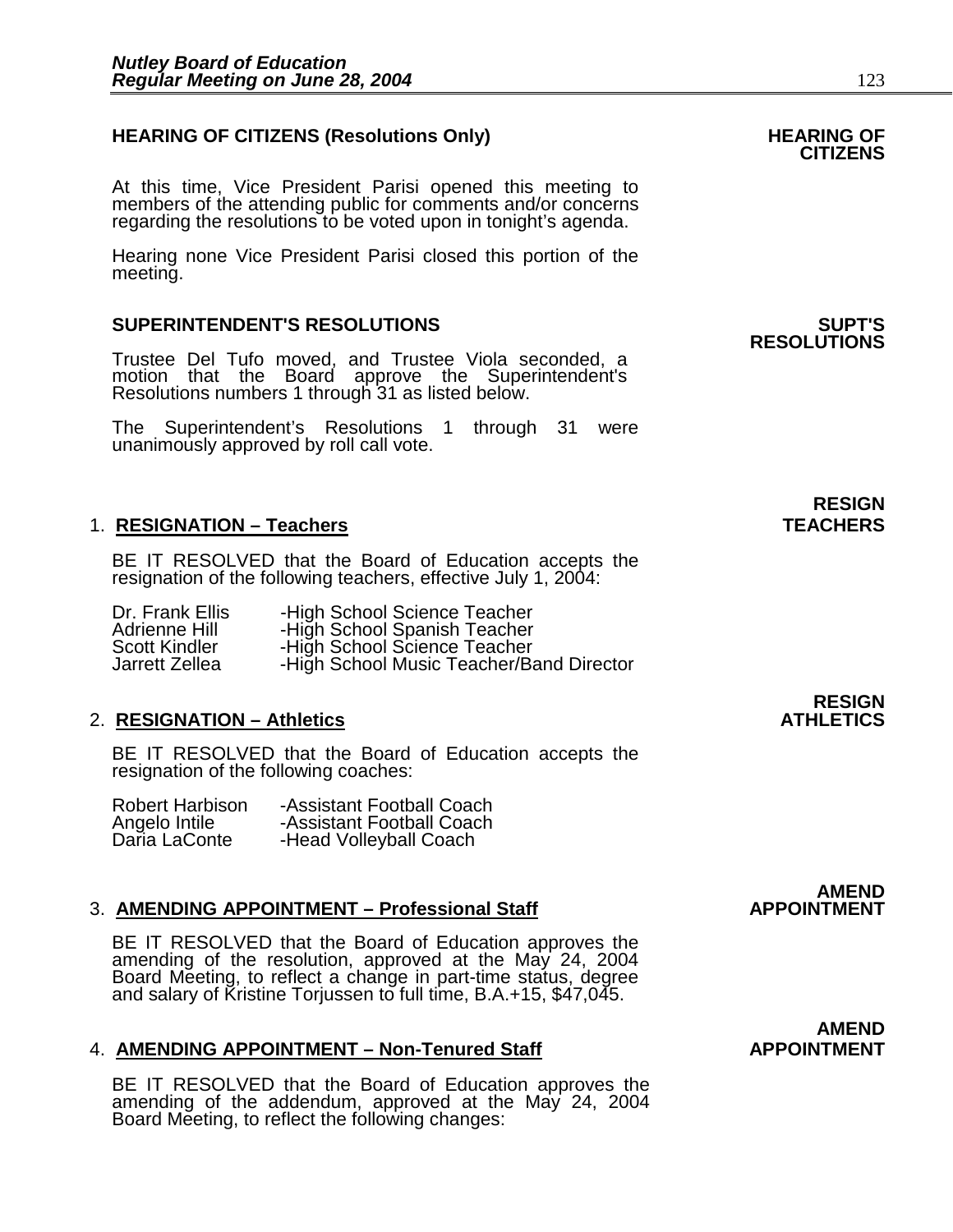Jessica Jernick 41,288 (p/t to full)<br>Kristen Puzio 42,652 (p/t to full)

Pamela Maggiano  $$22,144$  (change in salary)<br>Jessica Jernick (41.288 (p/t to full)  $42,652$  (p/t to full)

#### 5. **AMENDING APPOINTMENTS – Professional Staff APPOINTMENT**

BE IT RESOLVED that the Board of Education approves the amending of the resolution, Schedule E, approved at the May 24, 2004 Board Meeting, to reflect a change in longevity for the following personnel:

| <b>Gerard Adubato</b>        | \$4,300 |
|------------------------------|---------|
| Joseph Bertuzzi              | 2,900   |
| Kathleen Cullity             | 1,400   |
| Marietta O'Brien             | 2,900   |
| Mary Anne Pagana             | 1,400   |
| Mary Anne Perrotta           | 4,300   |
| Deborah Pinto                | 4,300   |
| <b>Sharon Reed</b>           | 2,900   |
| <b>Mary Frances Simmons-</b> |         |
| Fallucca                     | 2,900   |

#### 6. **REAPPOINTMENTS – Administrative and ADMIN. & SUPER. Supervisory Personnel**

BE IT RESOLVED that the Board of Education approves the reappointment of the administrative and supervisory personnel listed on the attached Schedule B for the 2004-05 school year on the salary guide at the classification and step as indicated in accordance with the 2004-05 Principals and Supervisors Salary Guide.

#### 7. REAPPOINTMENTS - District-Wide Personnel

BE IT RESOLVED that the Board of Education approves the reappointments of the district-wide personnel for the school year 2004-05 listed on Schedule C at the salaries indicated.

#### 8. REAPPOINTMENTS - Executive Secretaries

BE IT RESOLVED that the Board of Education approves the reappointments of the executive secretaries for the school year 2004-05 listed on Schedule D at the salaries indicated.

#### 9. **APPOINTMENTS – Professional Staff**

BE IT RESOLVED that the Board of Education approves the appointment of the personnel listed below for the 2004-05 school year, effective September 1, 2004 in accordance with the 2004-05 Teachers' Salary Guide:

# **REAPPOINT B**

# **REAPPOINT C**

# **REAPPOINT D**

APPOINT<br>PROF. STAFF

**AMEND**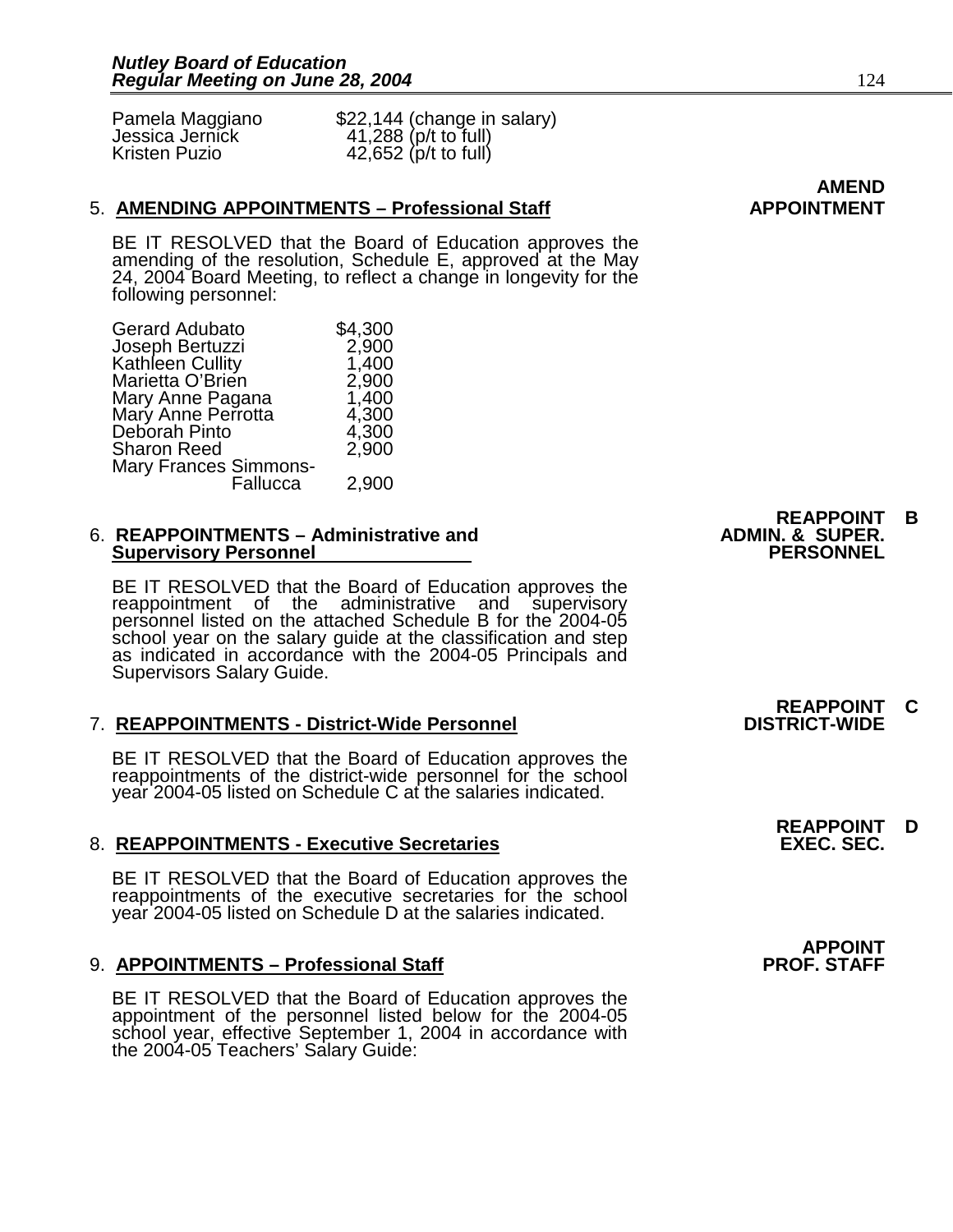| <b>Name</b>                                                                                                                                   | <b>Degree</b>                                                  | <b>Step</b>                 | <b>Salary</b>                                                        |
|-----------------------------------------------------------------------------------------------------------------------------------------------|----------------------------------------------------------------|-----------------------------|----------------------------------------------------------------------|
| <b>Heather Ashley-Bobrowski</b><br>Tara Castellano<br>Alicia Coppola<br>Steven DiGregorio<br>Megan Hardie<br>Mary Anne Kenny<br>Noelle Orsini | M.A.<br>B.A.<br>B.A.<br>$B.A.+30$<br>M.A.<br>$B.A.+30$<br>M.A. | 9<br>6<br>6<br>22<br>6<br>8 | \$47,424<br>40,000<br>40,000<br>74,601<br>43,000<br>43,288<br>45,665 |
| Joseph Simko                                                                                                                                  | B.A.                                                           | 6                           | 40,000                                                               |

### 10. APPOINTMENT – Buildings & Grounds Employee - **BAG EMPLOYEE**<br>EMPLOYEE

BE IT RESOLVED that the Board of Education approves the appointment of Michael Klein as a maintenance employee Group 7, Step 3 for the 2004-05 school year, effective July 1, 2004 at the annual salary of \$30,951, in accordance with the 2003-04 Buildings & Grounds Employees' Salary Guide. Upon conclusion of salary negotiations, the salary will be adjusted in accordance with the 2004-05 Buildings & Grounds Employees' Salary Guide. (Hired on a 90-day probationary period).

### 11. **APPOINTMENT – Buildings & Grounds Employee - B&G Custodian/Groundsman EMPLOYEE**

BE IT RESOLVED that the Board of Education approves the following appointments as custodian/groundsman employees Group 2, Step 3 for the 2004-05 school year, effective July 1, 2004 at the annual salary of \$27,049, in accordance with the 2003-04 Buildings & Grounds Employees' Salary Guide. Upon conclusion of salary negotiations, the salary will be adjusted in accordance with the 2004-05 Buildings & Grounds Employees' Salary Guide. (Hired on a 90-day probationary period).

Frank Marando, Jr. + night stipend - \$1,500 Edward Miller Gerard Vecchio

#### **12. APPOINTMENT - Business Office Aide**

BE IT RESOLVED that the Board of Education approves the appointment of Kathleen Spera as a Business Office Aide for the 2004-05 school year at the hourly rate of \$13.25 in accordance with the hourly rate established by the Board of Education.

#### 13. **APPOINTMENTS – Athletics**

BE IT RESOLVED that the Board of Education approves the athletic appointments listed below for the 2004-05 school year on the salary guide at the classification and step as indicated in accordance with the 2004-05 Coaches Salary Guide:

**APPOINT**

**APPOINT**

**APPOINT**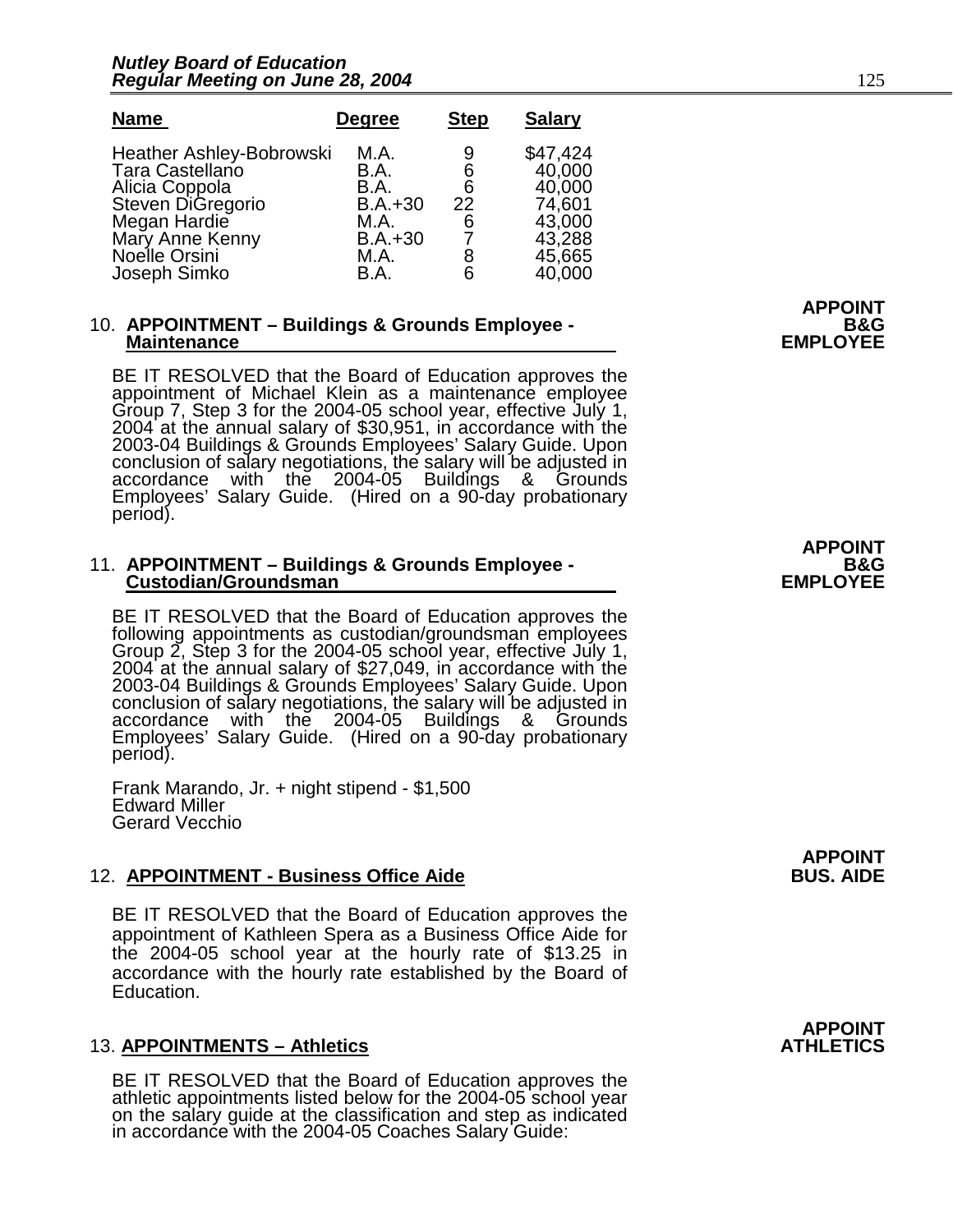| <b>Sport</b>                            | <b>Name</b>         | <b>Step</b> | <b>Salary</b> |
|-----------------------------------------|---------------------|-------------|---------------|
| <b>VOLLEYBALL</b><br><b>Head Coach</b>  | Michael Fetherman 2 |             | \$4,018       |
| <b>CHEERLEADER</b><br><b>Head Coach</b> | Melissa Thomas      | 1           | 5,260         |

#### 14. APPOINTMENTS – BOE Extended Day **BOE Summer Program – 2004 EXTENDED DAY**

BE IT RESOLVED that the Board of Education approves the appointment of the School Age Extended Day Summer Program employee listed below:

| Substitute Child Care Supervisor/<br>Instructor (p/t) | <b>Hourly Rate</b>   |
|-------------------------------------------------------|----------------------|
| Frank Comune                                          | \$28.00 (Supervisor) |

23.00 (Instructor)

#### **15. APPOINTMENTS - Special Education Summer Program**

BE IT RESOLVED that the Board of Education approves the appointments of the following personnel for the 2004 Special Education Summer Program:

| Helen Doyle-Marino     | Teacher                         | \$2,012             |
|------------------------|---------------------------------|---------------------|
| Lisa Luberto           | Teacher                         | 2,012               |
| Deborah Marchese       | Teacher                         | 2,012               |
| Nicholas Norcia        | Teacher                         | 2,012               |
| Lisa Palestina         | Teacher                         | 2,012               |
| <b>Judy Rasczyk</b>    | Teacher                         | 2,012               |
| Sharon Romaglia        | Teacher                         | 2,012-Partial Grant |
| Patricia Sloan         | Teacher                         | 2,012               |
| Jill Sorensen          | Teacher                         | 2,012               |
| <b>Jared Nardiello</b> | Aide                            | 250                 |
| Lauren Marchese        | Aide                            | 250                 |
| Donna Zarra            | Speech<br>Therapist             | 2,012               |
| Donna Cargill          | Occupational 3,200<br>Therapist |                     |
| Nicoletta Ciccolella   | Hourly Aide                     | 12.60               |
| Cindy Gianfrancesco    | Hourly Aide                     | 12.60               |
| Melissa Rosamilia      | <b>Hourly Aide</b>              | 12.60               |
| Barbara Sarno          | Hourly Aide                     | 12.60               |
| Mary Venable           | Hourly Aide                     | 12.60               |

**APPOINT SUMMER PROG.** 

## **APPOINT**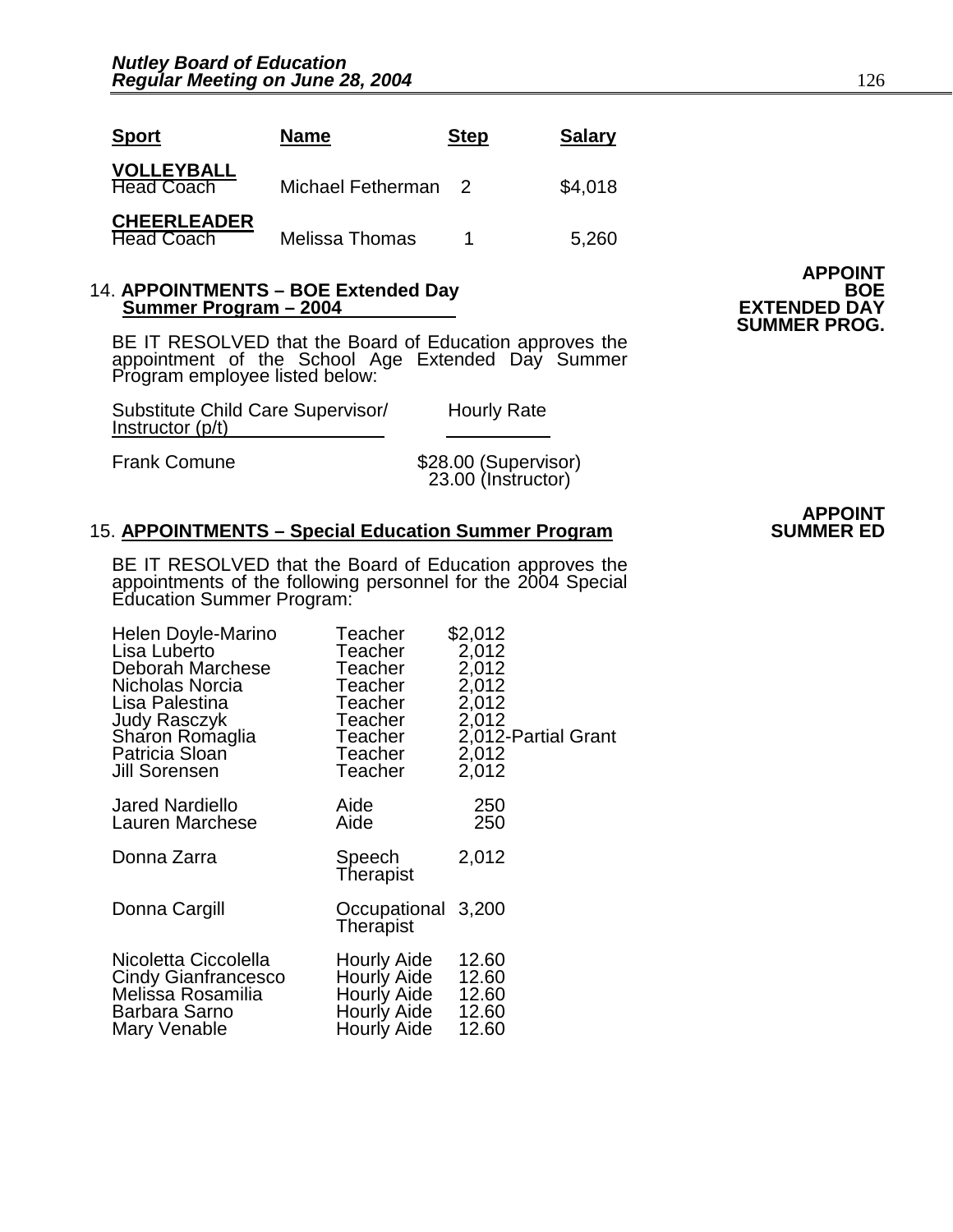#### 16. **APPOINTMENTS – Basic Skills Summer BASIC SKILLS Enrichment Program**

BE IT RESOLVED that the Board of Education approves the appointment of the following aides to the Basic Skills Summer Enrichment Program:

| Michael Alfaro | Aide | \$250 |
|----------------|------|-------|
| Elizabeth Hall | Aide | 250   |
| Pamela Restel  | Aide | 250   |

#### **17. APPOINTMENT- Substitutes**

BE IT RESOLVED that the Board of Education approves the appointment of the following substitutes for the 2004-05 school year:

#### **Clerical**

Jennifer Knobloch

#### **Bus Aide**

Annette J. Roio

#### **18. APPOINTMENT OF CUSTODIAN OF RECORDS**

BE IT RESOLVED that in accordance with the New Jersey Open Public Records Act, the Board of Education designates its Business Administrator/Board Secretary as the person to be responsible as the Custodian of Government Records, for the 2004-05 school year.

#### 19. **APPOINTMENTS – Video Taping**

BE IT RESOLVED that the Board of Education approves the following student appointments for the taping of the Board Meetings for the 2004-05 school year at a salary rate of \$7.50 per hour:

Corey Smith Catriona Caithness Alex Jimenez Michael Chamberlain

### 20. APPOINTMENT -MEDICAL DIRECTOR – EXTENDED DAY<br>PROGRAM

BE IT RESOLVED that the Board of Education approves the appointment of Dr. Barry Prystowsky as Medical Director of the Extended Day Program for July and August, 2004 and for the 2004-05 school year, at a stipend of \$5,000.

**APPOINT<br>.MEDICAL DIR EXTENDED DAY** 

**APPOINT<br>CUSTODIAN OF RECORDS** 

**APPOINT<br>VIDEO TAPING** 

**APPOINT<br>BASIC SKILLS** 

**APPOINT**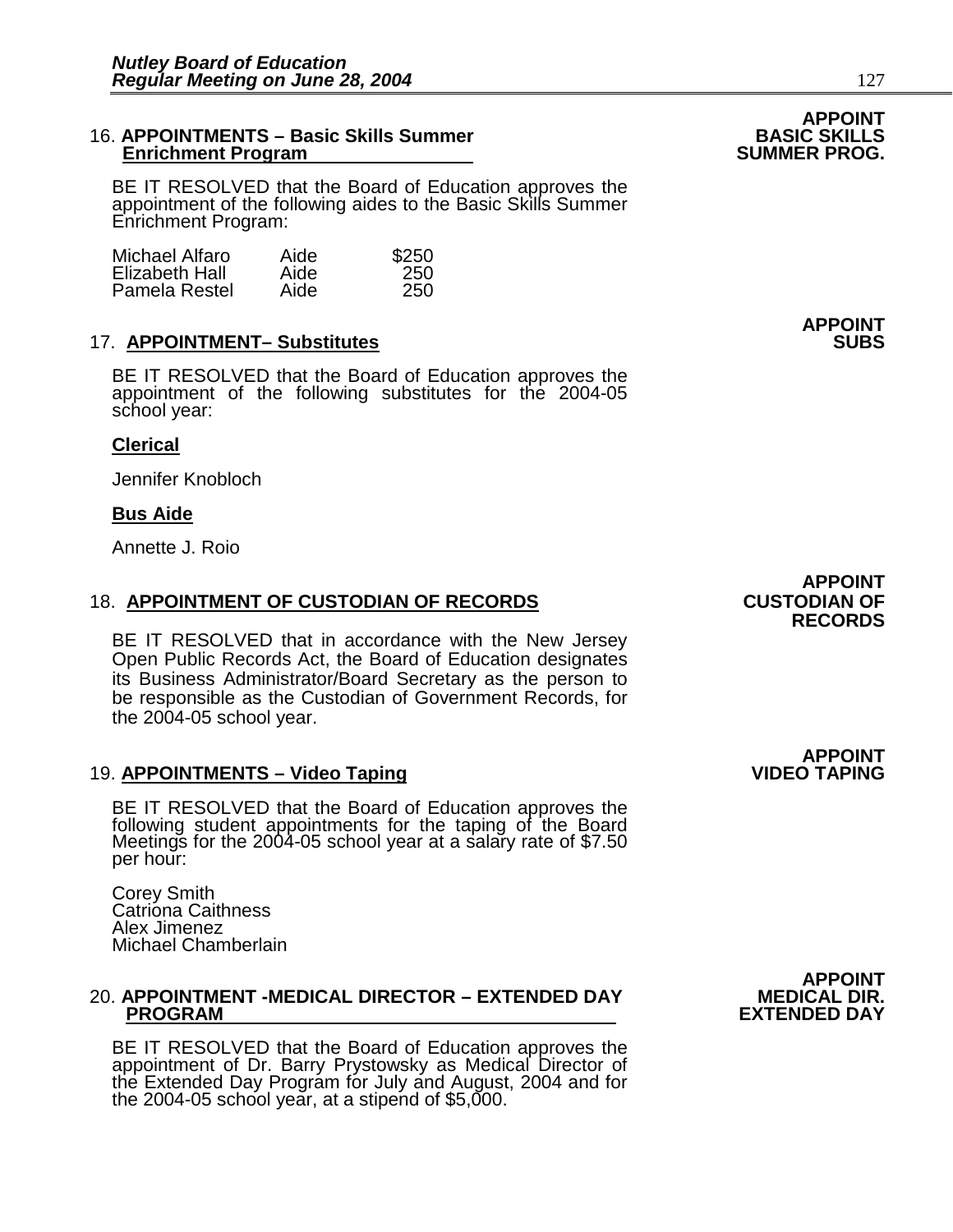#### **21. TRANSFER OF PERSONNEL**

BE IT RESOLVED that the Board of Education approves, upon the recommendation of the Superintendent of schools, the following transfers:

Name From To

Antoinette Frannicola Spring Garden Washington Antoinette Frannicola Spring Garden<br>Jessica Jernick Radcliffe<br>Kristen Puzio Washington

Spring Garden

#### 22. **BUILDINGS & GROUNDS SUBSTITUTES SUBS**

BE IT RESOLVED that the Board of Education approves the following buildings and grounds substitutes for the 2004-05 school year:

Richard Bolcato, Jr. Michael Cook Ronald Cundiff Michael Finkelstein Frank Fochesato John Zarro

#### **23. EXTRA COMPENSATION**

BE IT RESOLVED that the Board of Education approves the following personnel be paid extra compensation in the amounts indicated for services rendered:

#### **MATHEMATICS CURRICULUM REVISION – ELEMENTARY – May 22, 2004**

| <b>Gerard Adubato</b>   | \$103.92 |
|-------------------------|----------|
| Rita Alfaro             | 103.92   |
| Kimberly Algieri        | 103.92   |
| Jeannette Andreula      | 103.92   |
| Pamela Conry            | 103.92   |
| Michele Cristantiello   | 103.92   |
| Mary Lou Dowse          | 151.20   |
| <b>Katherine Franks</b> | 103.20   |
| <b>Sheryl Holly</b>     | 103.92   |
| Susan LaReau            | 103.92   |
| Anita McDonald          | 103.92   |
| Carol Perrone           | 103.92   |
| Mary Pontrella          | 103.92   |
| Gail Reilly             | 103.92   |
| Lorraine Rubinstein     | 103.92   |
| <b>Jill Sorensen</b>    | 103.92   |
| Joanne Tibaldo          | 103.92   |

**B&G**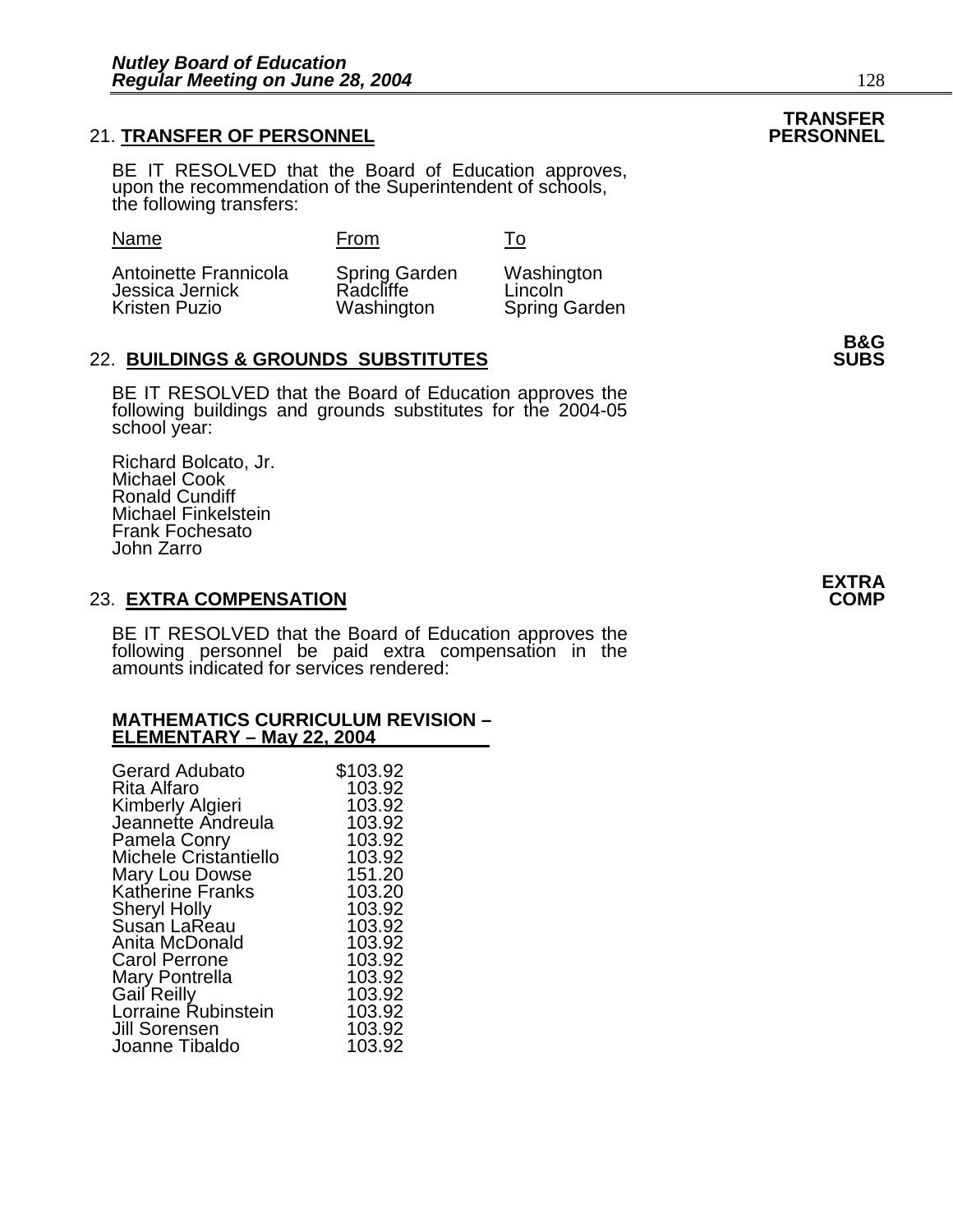#### **HEALTH DYNAMICS CLASSES – May and June, 2004**

Rose Cioffi **\$500.00** 

#### **PAYMENT FOR P.T.O. ATTENDANCE March 31, May 13,15,19,and 31, 2004**

| Annemarie Carollo | \$138.56 |
|-------------------|----------|
| Peter D'Angelo    | 381.04   |

#### **PAYMENT FOR AFFIRMATIVE ACTION COMMITTEE-March 25 and June 8, 2004**

| Patricia Adubato | \$<br>57.58 |
|------------------|-------------|
| Grayce Berk      | 28.79       |
| Ida Ferraro      | 28.79       |
| Diane Giangeruso | 28.79       |
| Maria Papaleo    | 57.58       |
| James Ryan       | 28.79       |

#### **PAYMENT FOR AFFIRMATIVE ACTION COMMITTEE-STUDENT REPRESENTATIVE – June 8, 2004**

Megan Ashley  $$ 28.79$ 

#### **PAYMENT FOR SUPERINTENDENT'S ADVISORY COUNCIL – October 14, 2003 through May 10, 2004**

| <b>Rose Cioffi</b> | \$193.20 |
|--------------------|----------|
| Lillian DeFilippis | 257.60   |
| Loretta Douglas    | 225.40   |
| Tracy Egan         | 225.40   |
| Jill Freedman      | 257.60   |
| Margaret Fuccello  | 193.20   |
| Patricia Griffin   | 257.60   |
| Kathryn Koribanick | 225.40   |
| Paula Lee          | 225.40   |
| Sally Magin        | 193.20   |
| Susan Rooney       | 257.60   |
| Deborah Schop      | 225.40   |
| David Sorensen     | 193.20   |
|                    |          |

#### **PAYMENT FOR PARA-PRO WORKSHOP – June 3, 2004**

| Laura Giangeruso | \$90.08 |  |
|------------------|---------|--|
| Lorraine Restel  | 90.08   |  |

#### **PAYMENT FOR BOE VIDEO TAPING - April through May, 2004**

Joseph Carlo \$174.00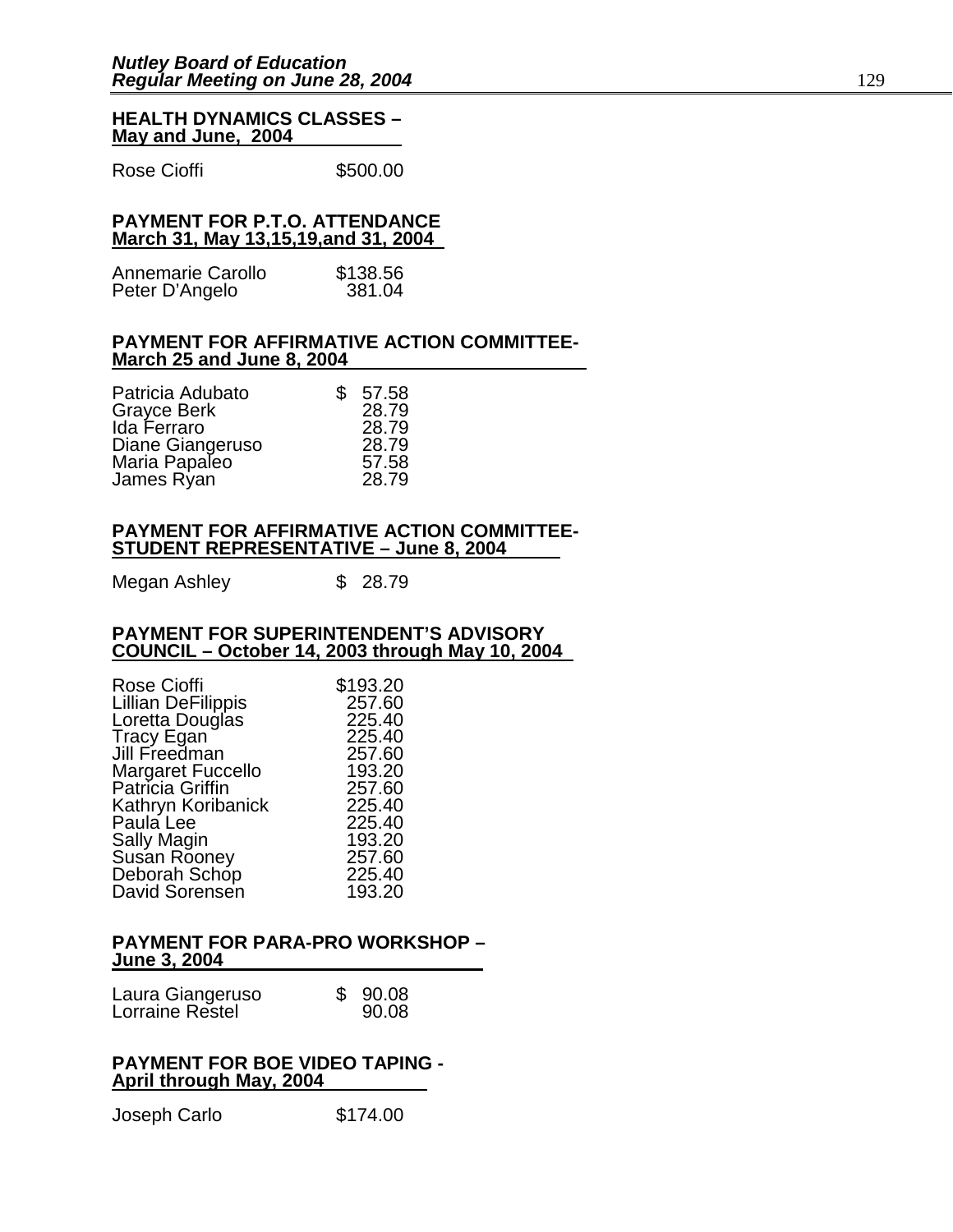#### **PAYMENT FOR EXTRA-CURRICULAR ACTIVITIES**

| <b>NAME</b><br><b>Nutley High School</b> | <b>ACTIVITY</b>                                        | <b>AMOUNT</b> |
|------------------------------------------|--------------------------------------------------------|---------------|
| Michael Cundari                          | Assistant Director \$1,107.00<br><b>Senior Benefit</b> |               |
| <b>FRANKLIN MIDDLE SCHOOL</b>            |                                                        |               |

| Lisa Maniscalco | <b>Artistic Director</b> | 553.50 |
|-----------------|--------------------------|--------|
|                 | <b>Senior Benefit</b>    |        |

#### **CENTRAL DETENTION COVERAGE – May and June, 2004**

#### **High School**

| Robin DeLorenzo           | \$187.70 |
|---------------------------|----------|
| AnneMarie Kowalski        | 75.08    |
| <b>Eric Puzio</b>         | 18.77    |
| <b>Richard SanFillipo</b> | 37.54    |
| Louis SanGiovanni         | 18.77    |
| <b>Dennis Sasso</b>       | 18.77    |
| Lisa Vallo                | 150.16   |

#### Franklin School

| Joseph Cappello   | 206.47 |
|-------------------|--------|
| Tracy Egan        | 206.47 |
| Laura Love        | 18.77  |
| Louis Manganiello | 150.16 |
| Jessica Welsh     | 18.77  |

#### **SATURDAY MORNING SUSPENSIONS – May and June, 2004**

#### High School

| AnneMarie Kowalski<br><b>Lawrence Mitschow</b><br>Denise Mazza<br>Lisa Vallo | \$78.45<br>78.45<br>235.35<br>313.80 |
|------------------------------------------------------------------------------|--------------------------------------|
| <b>Franklin School</b>                                                       |                                      |
| Joseph Cappello<br>Becky Pandolfi                                            | 156.90<br>235.35                     |

### 24. **APPROVAL OF SUBSTITUTE RATES 2004-05 SCHOOL YEAR**

BE IT RESOLVED that the Board of Education approves the substitute rates for the 2004-05 school year as per attached Schedule E.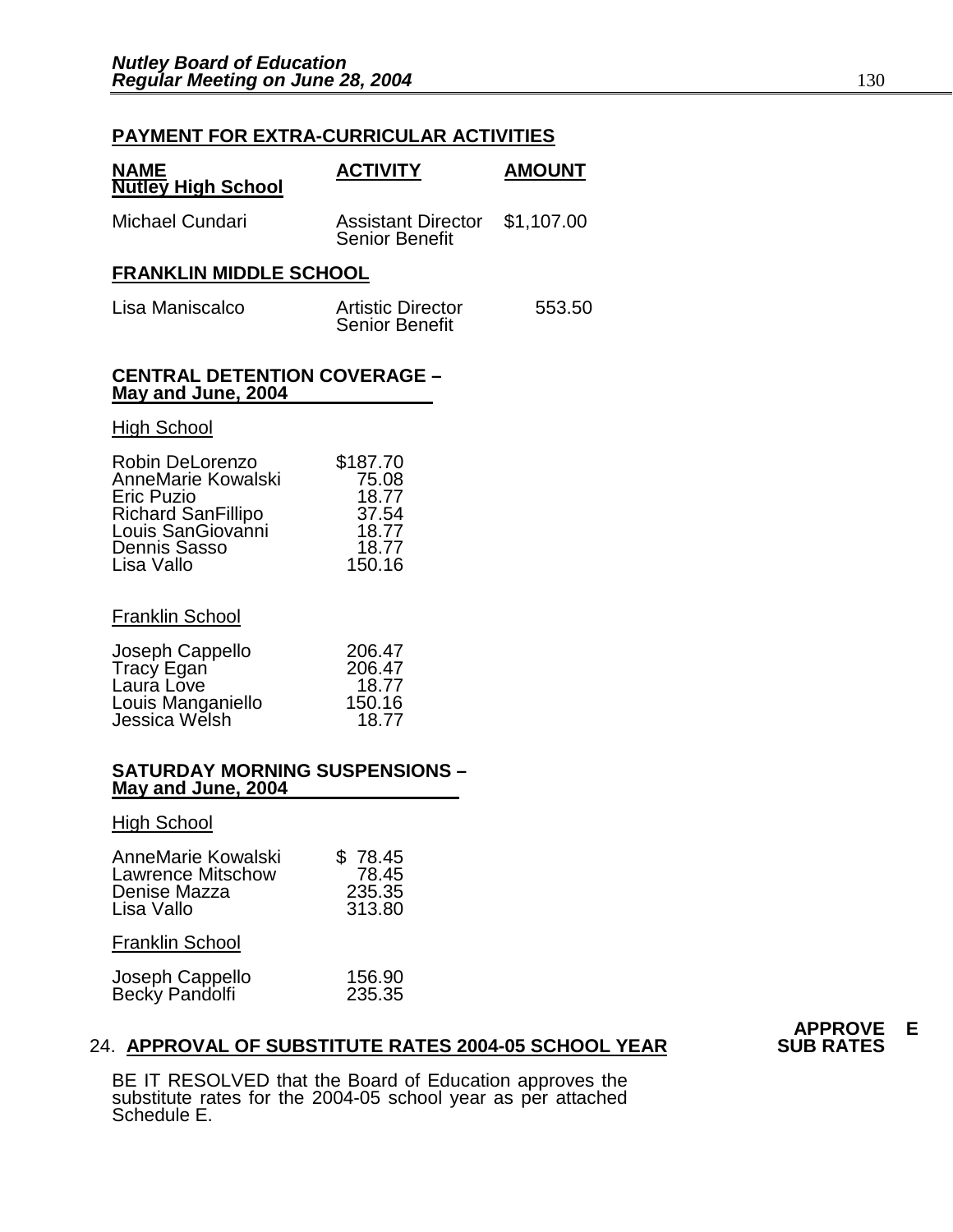#### 25. **ESTABLISHING HOURLY RATES FOR PART-TIME P.T. AIDES SCHOOL AIDES - 2004-05 SCHOOL YEAR**

BE IT RESOLVED that the Board of Education approves the following hourly rates be paid to part-time school aides for the 2004-05 school year:

Step 1 - \$12.00<br>Step 2 - \$13.25 Step  $2-$ 

#### 26. **NATIONAL SCHOOL LUNCH PROGRAM - 2004-05 LUNCH School Year**

BE IT RESOLVED that the Board of Education approves its entering into an agreement with the State Department of Education for a continuation of the National School Lunch Program in the Nutley Schools for the 2004-05 school year, and

BE IT FURTHER RESOLVED that the Board of Education hereby designates its Business Administrator/Board Secretary as the person to be responsible for implementing and carrying out the terms of the agreement.

#### 27. **DETERMINING ELIGIBILITY FOR FREE OR REDUCED ELIGIBILITY FOR PRICED MEALS**

BE IT RESOLVED that the Board of Education approves its conforming with state and federal regulations and hereby agrees to the established policy with respect to determining eligibility for free or reduced price meals, and

BE IT FURTHER RESOLVED that Mrs. Josephine Mleziva, Executive Secretary II, shall determine which individual children are eligible for a free or reduced price meal under the established policy, and

BE IT FURTHER RESOLVED that the Secretary/Business Administrator shall cause a notice concerning the provisions for free or reduced lunches to be inserted in a newspaper circulating in the school district.

#### 28. **CHANGE OF APPOINTMENT – Nutley Electronics & APPOINTMENT Technology Team (NETT) (NETT)**

BE IT RESOLVED that the Board of Education approves the following change in student appointments for the Nutley Electronics & Technology Team (NETT) for the 2004-05 school year at a salary rate of \$7.50 per hour:

**Add** Nicholas Braun

**Delete** Matthew Lotito

**CHANGE OF**

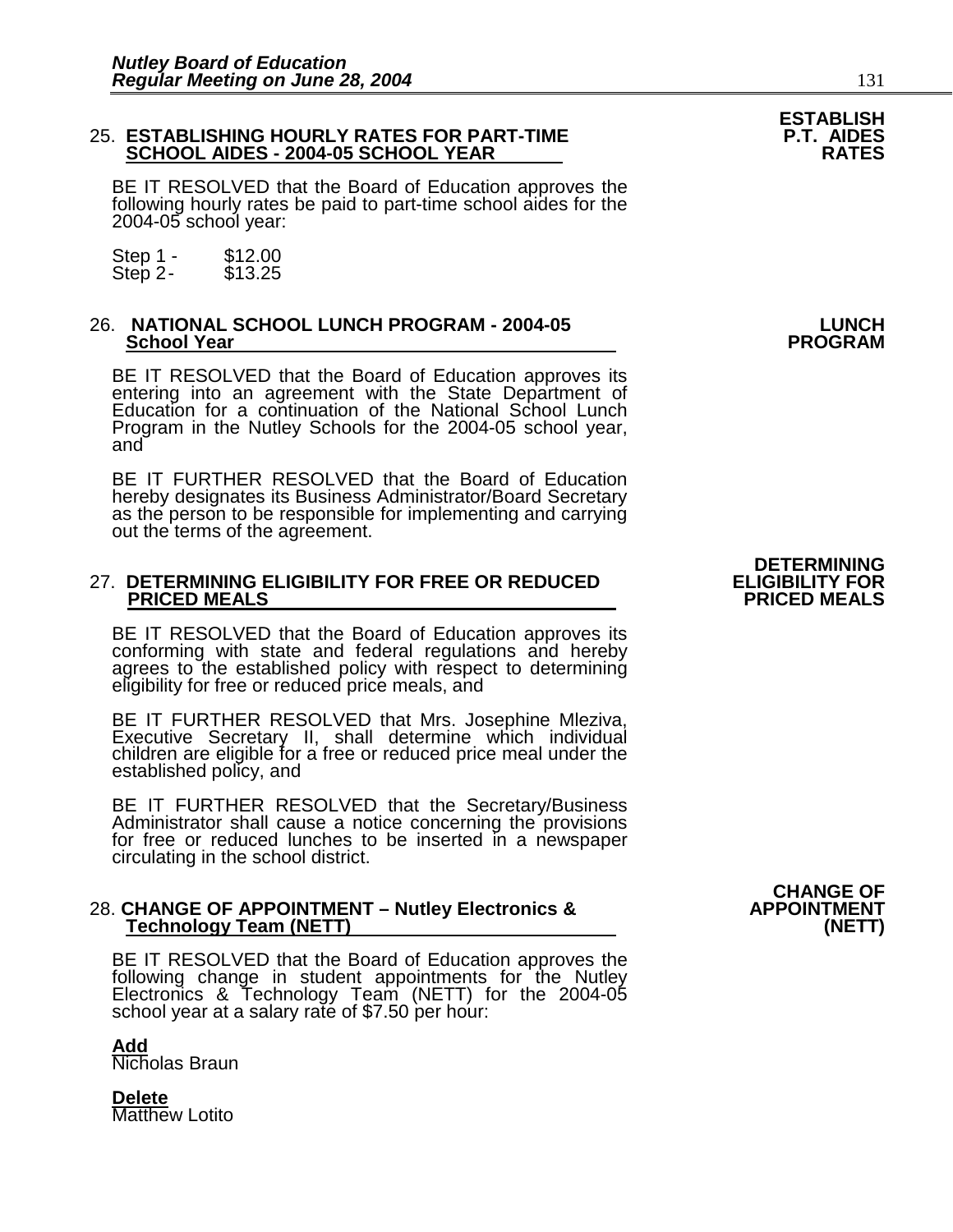#### 29. **MEMORANDUM OF AGREEMENT WITH LAW LAW ENFORCEMENT OFFICIALS**

BE IT RESOLVED that in accordance with the N.J.A.C. 6:29- 10.1 et seq., the Board approves the Memorandum of Agreement and Addenda between education and local and county Law Enforcement Officials, and

BE IT FURTHER RESOLVED that this Agreement and Addenda be forwarded to the County Superintendent of Schools for approval.

#### 30. **TEXTBOOK APPROVAL APPROVAL**

BE IT RESOLVED that the Board of Education approves the use of the following textbooks:

#### **DRIVERS ED**

 Responsible Driving Glencoe/McGraw Hill

#### **HEALTH**

Health - A Guide to Wellness (9)<br>Glencoe/McGraw Hill

 Health Skills for Wellness (7 & 8) **Prentice Hall, Inc.** 

#### **MATH**

 HSPA Success in Mathematics Instructivision, Inc.

 Multiple Choice & Free Response Questions 8 Student Manual (Calc.) D & S Marketing Systems, Inc.

 Multiple Choice & Free Response Questions <u>& Student Manual (Stat)</u><br>W. H. Freeman

 The Practice of Statistics W. H. Freeman

#### **LANGUAGE ARTS**

 Wilson Reading System Student Readers 1-12 AB Wilson Language Training Corp.

 Wilson Reading System Student Workbooks 1-12 A Pak Wilson Language Training Corp.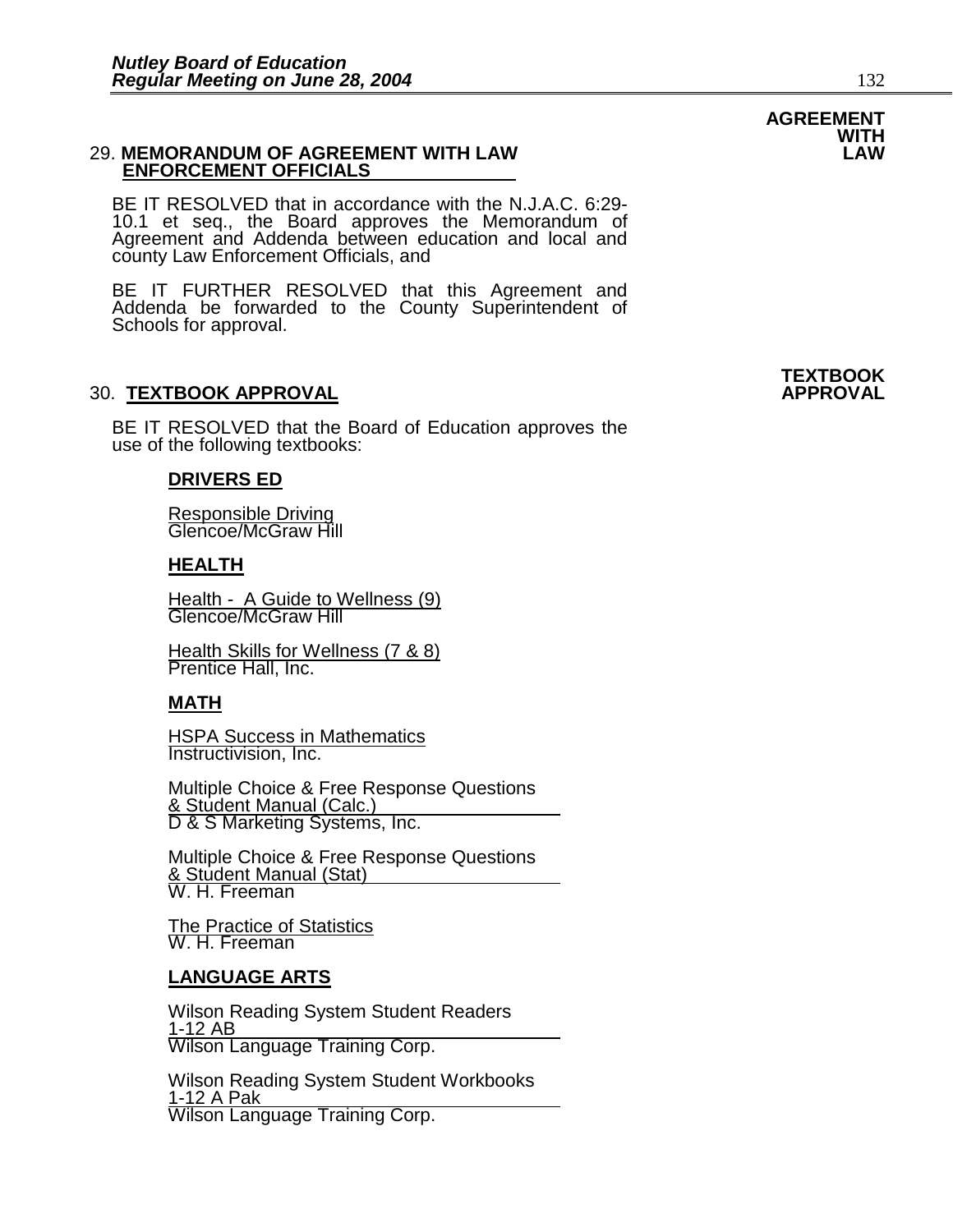### 31. **ALLOCATION OF SALARIES - Federally Funded Programs**

BE IT RESOLVED that the personnel listed below, previously appointed to the respective positions, be paid salaries in full or in part from funds of the Federal programs noted:

#### **IDEA - Summer Program**

Program

| Name                                                                                                                                                                                                                                                                                                     | Position                                                                                                                                                            | <b>Salary</b>                                                                                                                           | Program<br>Percent                                                                                                                                                                                     |
|----------------------------------------------------------------------------------------------------------------------------------------------------------------------------------------------------------------------------------------------------------------------------------------------------------|---------------------------------------------------------------------------------------------------------------------------------------------------------------------|-----------------------------------------------------------------------------------------------------------------------------------------|--------------------------------------------------------------------------------------------------------------------------------------------------------------------------------------------------------|
| Helen Doyle-Marino                                                                                                                                                                                                                                                                                       | Teacher                                                                                                                                                             | \$2,012                                                                                                                                 | 100%                                                                                                                                                                                                   |
| Debra Marchese                                                                                                                                                                                                                                                                                           | Teacher                                                                                                                                                             | 2,012                                                                                                                                   | 100%                                                                                                                                                                                                   |
| <b>Heather McGovern</b>                                                                                                                                                                                                                                                                                  | Teacher                                                                                                                                                             | 1,911                                                                                                                                   | 100%                                                                                                                                                                                                   |
| <b>Judy Rasczyk</b>                                                                                                                                                                                                                                                                                      | Teacher                                                                                                                                                             | 1,710                                                                                                                                   | 100%                                                                                                                                                                                                   |
| Sharon Romaglia                                                                                                                                                                                                                                                                                          | Teacher                                                                                                                                                             | 2,012                                                                                                                                   | 100%                                                                                                                                                                                                   |
| Janice Schoem                                                                                                                                                                                                                                                                                            | Teacher                                                                                                                                                             | 2,012                                                                                                                                   | 100%                                                                                                                                                                                                   |
| <b>Philip Siculietano</b>                                                                                                                                                                                                                                                                                | <b>Teacher</b>                                                                                                                                                      | 2,012                                                                                                                                   | 100%                                                                                                                                                                                                   |
| Patricia Sloan                                                                                                                                                                                                                                                                                           | Teacher                                                                                                                                                             | 1,911                                                                                                                                   | 100%                                                                                                                                                                                                   |
| <b>Jill Sorensen</b>                                                                                                                                                                                                                                                                                     | Teacher                                                                                                                                                             | 1,811                                                                                                                                   | 100%                                                                                                                                                                                                   |
| <b>Carly Caprio</b>                                                                                                                                                                                                                                                                                      | <b>Sub Teacher</b>                                                                                                                                                  | 302                                                                                                                                     | 100%                                                                                                                                                                                                   |
| David Luzzi                                                                                                                                                                                                                                                                                              | Sub Teacher                                                                                                                                                         | 302                                                                                                                                     | 100%                                                                                                                                                                                                   |
| Angelica Marra                                                                                                                                                                                                                                                                                           | <b>Sub Teacher</b>                                                                                                                                                  | 101                                                                                                                                     | 100%                                                                                                                                                                                                   |
| <b>Jared Nardiello</b>                                                                                                                                                                                                                                                                                   | Aide                                                                                                                                                                | 250                                                                                                                                     | 100%                                                                                                                                                                                                   |
| <b>Emily Rose</b>                                                                                                                                                                                                                                                                                        | Aide                                                                                                                                                                | 250                                                                                                                                     | 100%                                                                                                                                                                                                   |
| Margaret DeAngelo                                                                                                                                                                                                                                                                                        | <b>Hourly Aide</b>                                                                                                                                                  | 882                                                                                                                                     | 100%                                                                                                                                                                                                   |
| Mary Venable                                                                                                                                                                                                                                                                                             | <b>Hourly Aide</b>                                                                                                                                                  | 567                                                                                                                                     | 100%                                                                                                                                                                                                   |
| <b>Barbara Sarno</b>                                                                                                                                                                                                                                                                                     | <b>Hourly Aide</b>                                                                                                                                                  | 750                                                                                                                                     | 100%                                                                                                                                                                                                   |
| Donna Cargill                                                                                                                                                                                                                                                                                            | Occup. Therapist                                                                                                                                                    | 1,994                                                                                                                                   | 100%                                                                                                                                                                                                   |
| <u>TITLE I - NCLB</u>                                                                                                                                                                                                                                                                                    |                                                                                                                                                                     |                                                                                                                                         |                                                                                                                                                                                                        |
| <b>Jolinda Griwert</b><br><b>Walter King</b><br><b>Sarah Misner</b><br>Laura Reilly<br><b>Dolores Contreras</b><br>Lorraine Rubinstein<br>Kelli Cerniglia<br>Jennifer Farro<br><b>Emanuela Fierro</b><br>Jaimee Giglio<br><b>Ravit Gadot</b><br>Nancy Lorenzini<br>Mariana Francioso<br>Diane Giangeruso | Teacher<br>Teacher<br>Teacher<br>Teacher<br>Teacher<br>Teacher<br>Teacher<br>Teacher<br>Teacher<br>Teacher<br>Teacher<br>Teacher<br>Director's Stipend<br>Secretary | 57,033<br>47,106<br>44,545<br>38,600<br>44,963<br>21,795<br>22,699<br>25,075<br>19,300<br>19,300<br>19,300<br>19,300<br>2,500<br>49,477 | 20% (11,407)<br>20% (<br>9,421)<br>$20%$ (<br>8,909)<br>20% (7,720)<br>100%<br>100%<br>100%<br>100%<br>25% (4,825)<br>100%<br>88% (8,492) eff. 2/1/04<br>88% (8,492) eff. 2/1/04<br>100%<br>5% (2,474) |

## **ALLOCATION OF**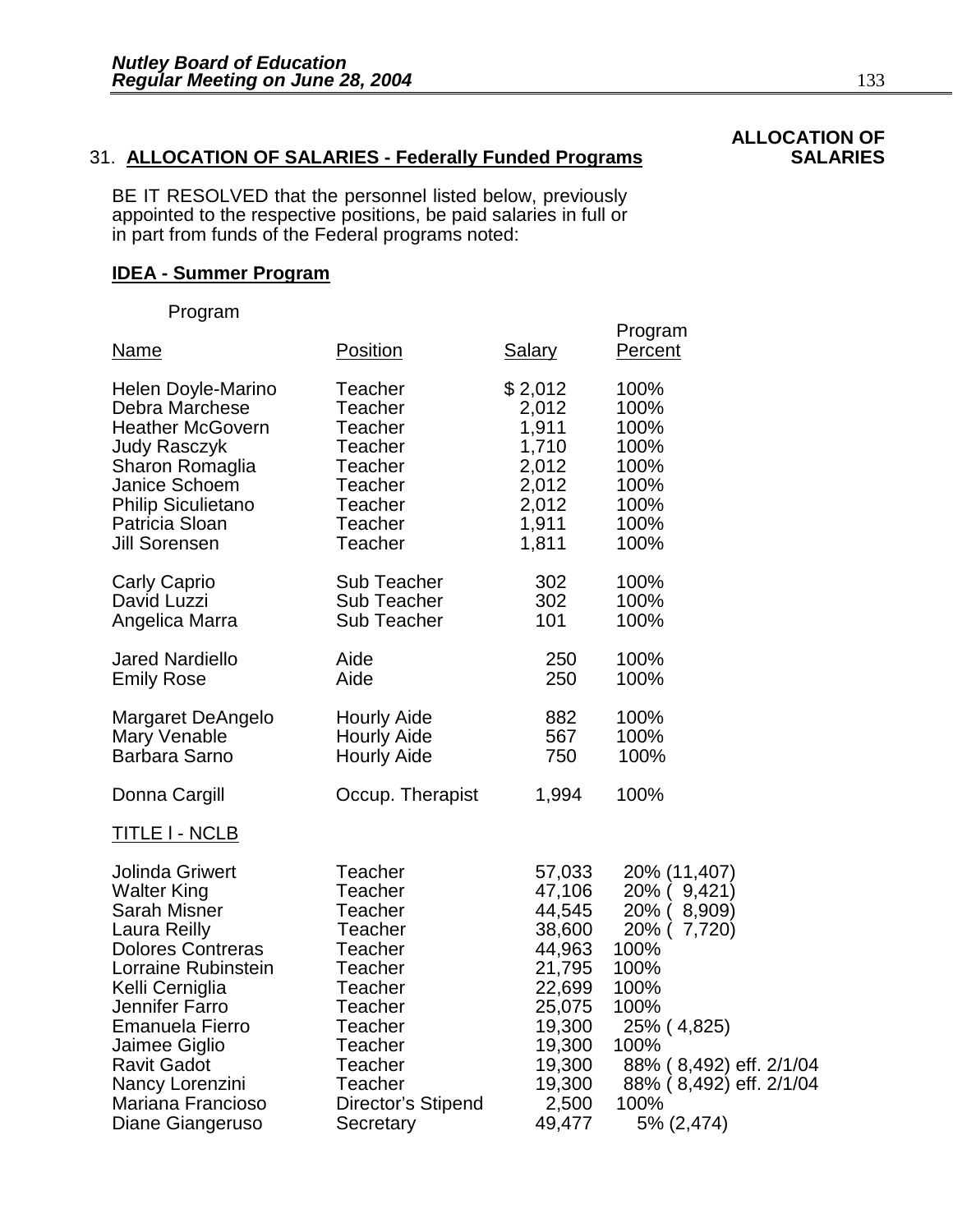#### TITLE II - NCLB

| Kristine Torjussen<br><b>Kristen Puzio</b><br>Joanne Tibaldo | Teacher<br>Teacher<br>Teacher | 21,794<br>40,308<br>41.949 | 90% (19,615)<br>50% (20,154)<br>100% |
|--------------------------------------------------------------|-------------------------------|----------------------------|--------------------------------------|
| <b>TITLE IV - NCLB</b>                                       |                               |                            |                                      |
| Natale Ferrara                                               | <b>Security Officer</b>       | 25,000                     | 20% (5,000)                          |

#### 32. **Testimonial Mr. James Mallen TESTIMONIAL**

Trustee Cafone moved, and Trustee Viola seconded the following resolution. Upon being put to a roll call vote the resolution was unanimously approved.

WHEREAS, Mr. James Mallen has tendered his resignation as School Business Administrator/Board Secretary, effective July 1, 2004 and has signified his intention of retiring from active service, and

WHEREAS, throughout his employment here, Mr. Mallen has performed the duties and responsibilities of his position to the benefit of our students, faculty, district employees and our community.

NOW, THEREFORE BE IT RESOLVED, that the Nutley Board of Education, on behalf of the entire school district, expresses to Mr. Mallen its gratitude for his service and wishes him health, happiness and fulfillment in his future endeavors, and

BE IT FURTHER RESOLVED, that this resolution is made part of these meeting minutes and a copy of it be presented to Mr. Mallen.

#### 33. **Memorial Mrs. Eileen M. Mattone**

**MEMORIAL** 

Trustee Casale moved, and Trustee Del Tufo seconded the following resolution. Upon being put to a roll call vote the resolution was unanimously approved.

WHEREAS, it is with a sense of deep sorrow and regret that the Nutley Board of Education records the death of Mrs. Eileen M. Mattone on May 18, 2004, and

WHEREAS, Mrs. Mattone was employed in September, 1975 as a basic skills teacher in the Nutley Public Schools and had a distinguished educational career until her retirement in July, 1999, and

WHEREAS, Mrs. Mattone won the admiration and respect of her fellow teachers and the friendship of pupils who came under the influence of her understanding and capable teaching.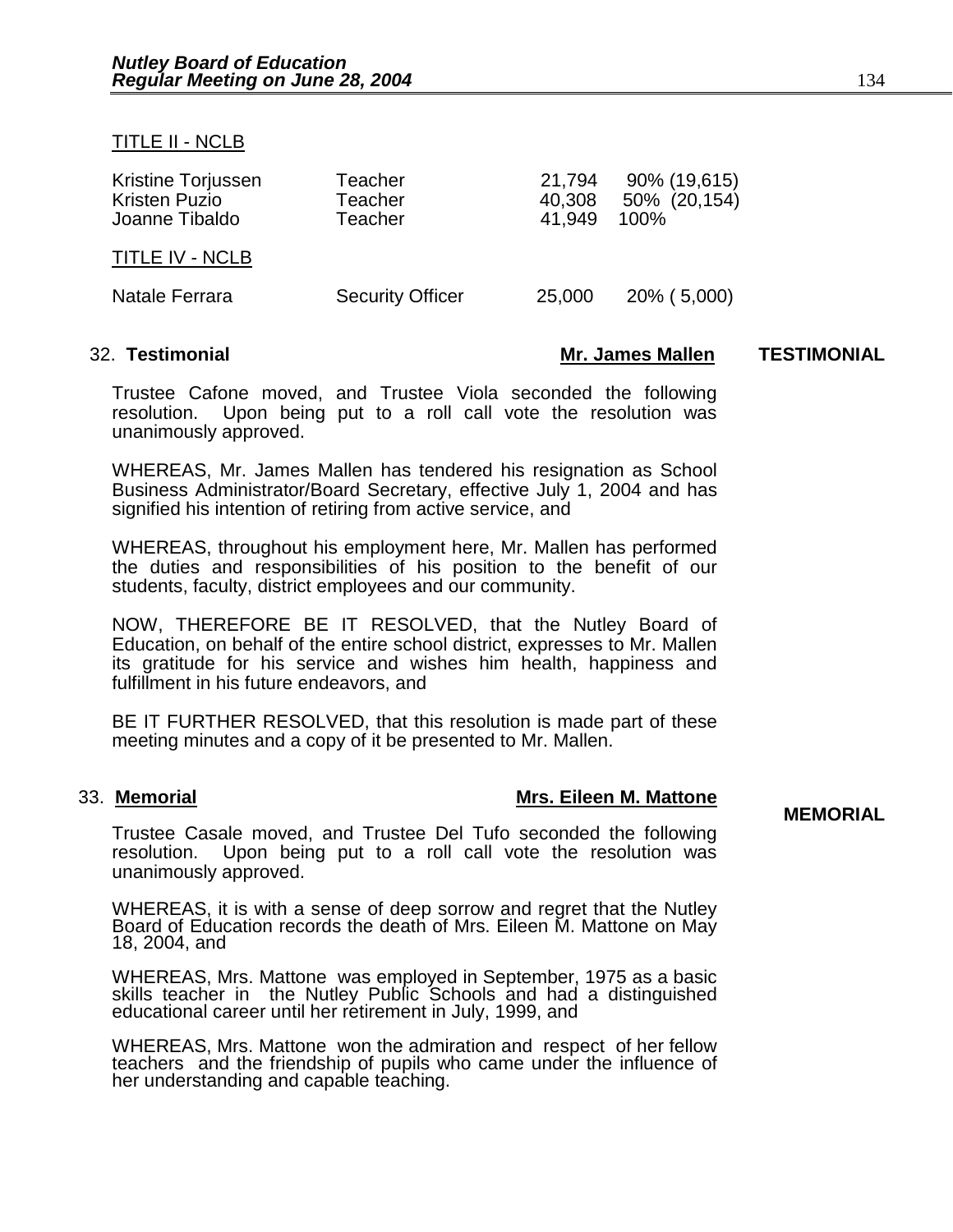NOW, THEREFORE, BE IT RESOLVED, That the Board of Education of the Township of Nutley extends deepest sympathy to the members of her family, and

BE IT FURTHER RESOLVED, That this resolution be made a part of the minutes of this meeting and a copy sent to the members of her family.

#### 34. **APPOINTMENT - Business Administrator/Board Secretary BA/BS**

Trustee Restaino moved, and Trustee Cafone seconded the following resolution. Upon being put to a roll call vote the resolution was unanimously approved.

BE IT RESOLVED, That the Board approves the appointment and employment agreement of Dennis Oblack as Business Administrator/Board Secretary for the period July 1, 2004 through June 30, 2005 at the annual salary of \$110,000.

#### 35. **APPOINTMENT - K-12 Coordinator of Business/Technical APPOINT Education BUS. COOR.**

Trustee Casale moved, and Trustee Del Tufo seconded the following resolution. Upon being put to a roll call vote the resolution was unanimously approved.

BE IT RESOLVED that the Board of Education approves the appointment of Mrs. Nancy Kehayes as K-12 Coordinator of Business/Technical Education for the 2004-05 school year, effective September 1, 2004 at the annual salary of \$98,057, M.A. +30 Step 8, in accordance with the 2004-05 Principals and Supervisors Salary Guide.

#### **36. APPPOINTMENT - Professional Staff**

Trustee Del Tufo moved, and Trustee Cafone seconded the following resolution. Upon being put to a roll call vote the resolution was unanimously approved.

BE IT RESOLVED that the Board of Education approves the appointment of Stephanie Zaros as teacher for the 2004-05 school year, effective September 1, 2004 at the annual salary of \$20,000, B.A. Step 6 (p/t.5) in accordance with the 2004-05 Teachers' Salary Guide.

#### **APPOINT**  37. **APPOINTMENTS - Summer Custodial Employment SUMMER CUST.**

Trustee Viola moved, and Trustee Del Tufo seconded the following resolution. Upon being put to a roll call vote the resolution was unanimously approved.

**APPOINT<br>PROF. STAFF**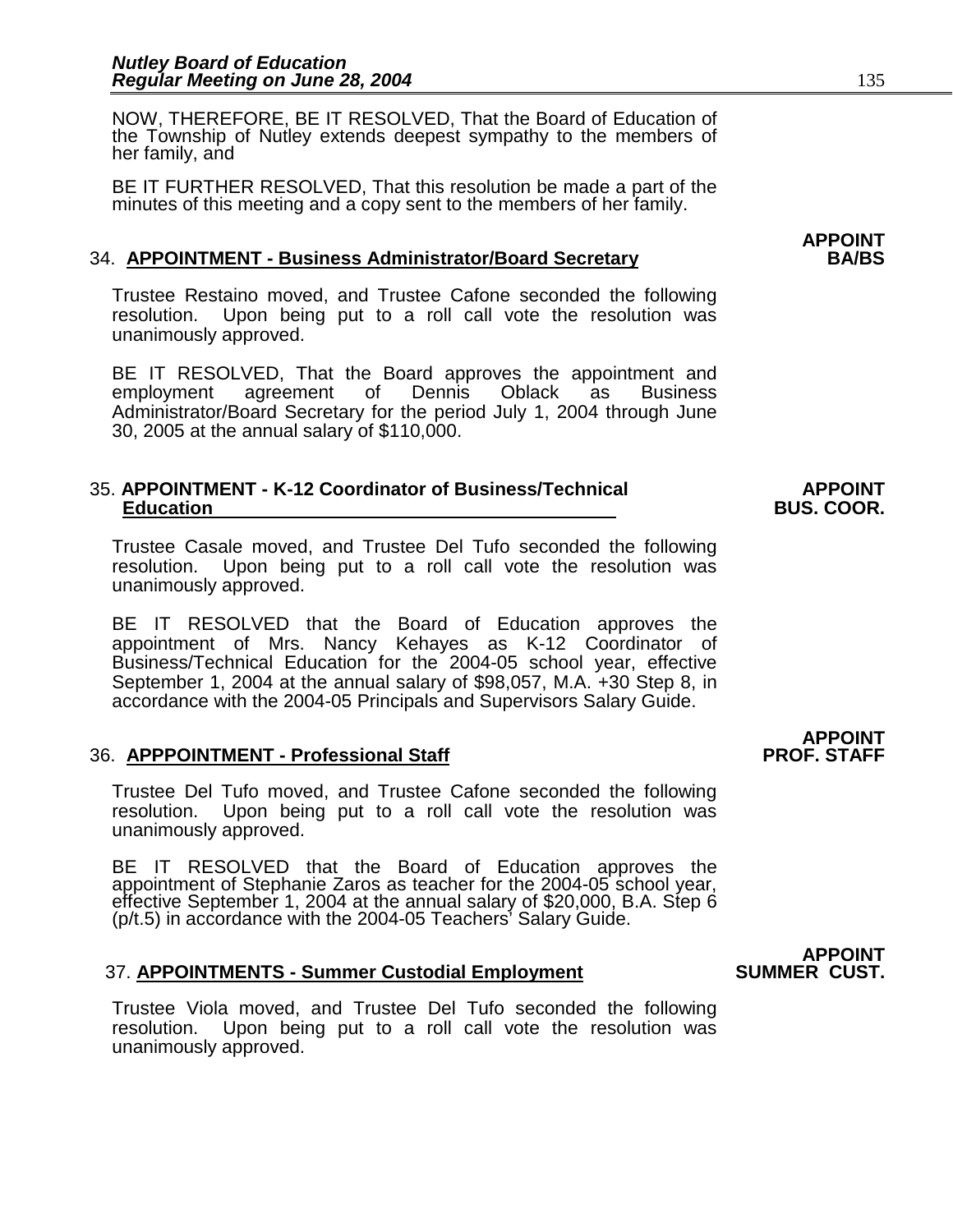BE IT RESOLVED that the Board of Education approves the following personnel to be employed as summer custodial and grounds employees for the summer of 2004:

|                | <b>Step</b> | <b>Hourly Rate</b> |
|----------------|-------------|--------------------|
| Daniel Jernick |             | \$7.50             |

## **38. CHANGE OF APPOINTMENTS – Basic Skills Summer Program**

Trustee Olivo moved, and Trustee Cafone seconded the following resolution. Upon being put to a roll call vote the resolution was unanimously approved.

BE IT RESOLVED that the Board of Education approves the following change in student appointments for the 2003-04 Basic Skills Improvement Program.

#### **Add**

| Gina Aiello         | Aide | \$250 |
|---------------------|------|-------|
| <b>Tara Cargill</b> | Aide | \$250 |

#### **Delete**

Crysta L. Caprio Aide \$ 250

#### **39. APPROVAL OF CURRICULUM PROGRAMS**

Trustee Cafone moved, and Trustee Viola seconded the following resolution. Upon being put to a roll call vote the resolution was unanimously approved.

BE IT RESOLVED that the Board of Education approves the following curriculum programs presented at the June 28, 2004 conference session:

- Grade 9 World History Honors
- Grade 9 World History

#### **40. TEXTBOOK APPROVAL**

Trustee Cafone moved, and Trustee Viola seconded the following resolution. Upon being put to a roll call vote the resolution was unanimously approved.

BE IT RESOLVED that the Board of Education approves the use of the following textbooks:

# **APPROVE**

### **CHANGE APPOINTMENT**

**TEXTBOOK**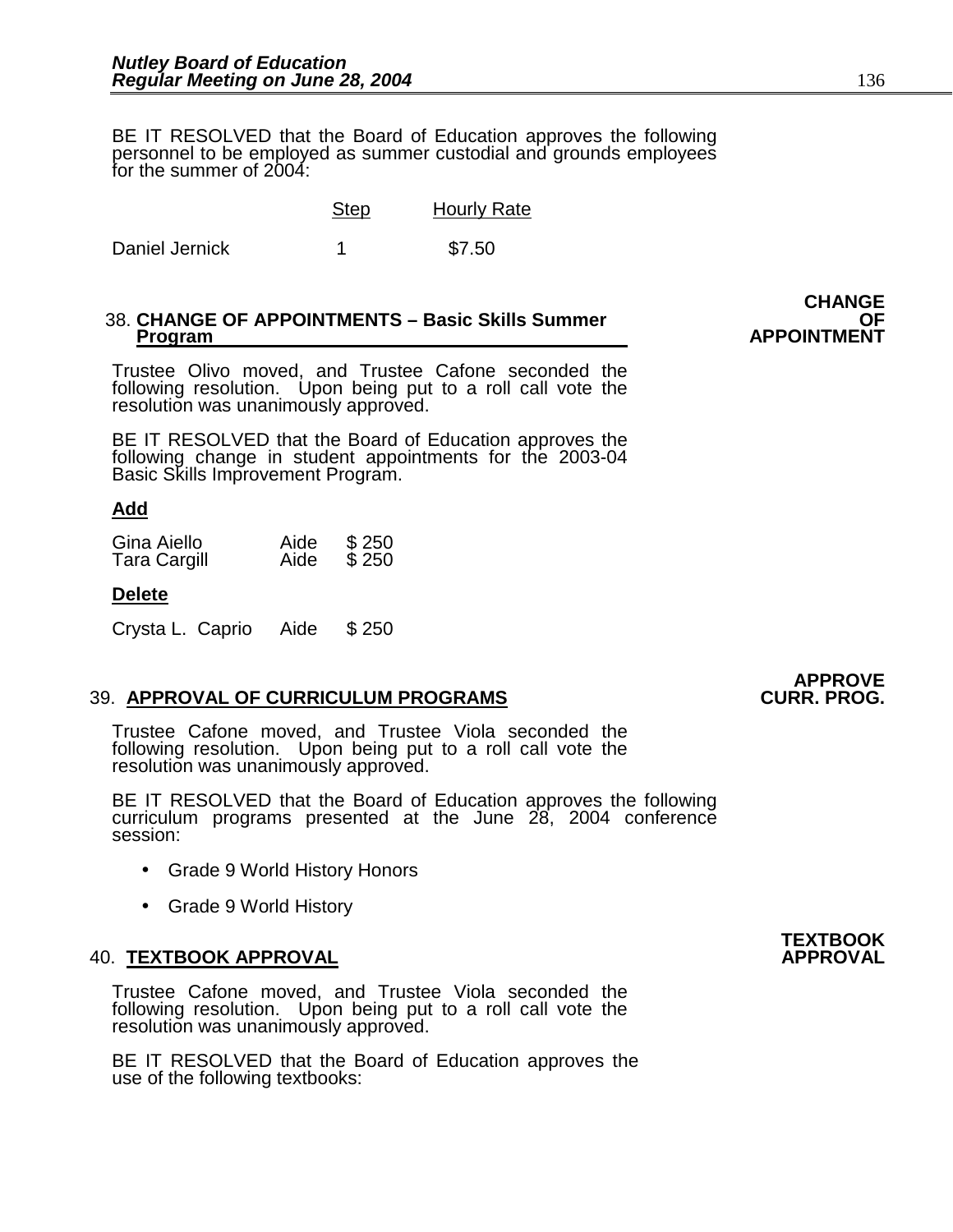WORLD HISTORY WORLD HISTORY HONORS

National Geographic Almanac of World History Daniels/Patricia S./Hyslop/Stephen G. Publisher, National Geographic, 2003 Washington, D. C.

The Nystrom Atlas of World History Publisher, Nystrom Division of Herff Jones, Inc. 2004 Chicago, IL

### **BOARD SECRETARY'S RESOLUTIONS** SECRETARY'S

Trustee Olivo moved, and Trustee Cafone seconded, a motion that the Board approve the Board Secretary's Resolutions numbers 1 through 10 as listed below.

The Board Secretary's Resolutions 1 through 10 were unanimously approved by roll call vote.

### 1. **SECRETARY & TREASURER'S REPORT**

 BE IT RESOLVED that the Board of Education approves the acknowledgement and acceptance of the reports of the Board Secretary (Appendix A) and Treasurer of School Monies (Appendix B) for the period ending May 31, 2004.

### 2. **CERTIFICATION OF MAJOR ACCOUNT FUND STATUS**

BE IT RESOLVED that the Nutley Board of Education certifies that as of May 31, 2004, after review of the Secretary's monthly financial report (Appropriations section) and upon consultation with the appropriate district officials, to the best of its knowledge no major account or fund has been over-expended in violation of NJAC 6A:23-2.11(b) and that sufficient funds are available to meet the district's financial obligations for the remainder of the fiscal year. (Major accounts are General Fund and Debt Service.)

### 3. **BILLS AND MANDATORY PAYMENTS MANDATORY C PAYMENTS**

BE IT RESOLVED that the Board of Education approves the payment of bills and mandatory payments dated June 28, 2004 in the total amount of \$6,307,819.83 (Appendix C).

## 4. **REQUESTS FOR USE OF SCHOOL BUILDINGS AND BUILDINGS D**

BE IT RESOLVED that the Board of Education approves the requests for the use of school buildings and grounds (Appendix D), that conform to the rules and regulations set by the Board of Education.

 **BOARD RESOLUTIONS** 

# **SECY. & TREAS. A**

### **CERTIFICATION FUND STATUS**

**BILLS &** 

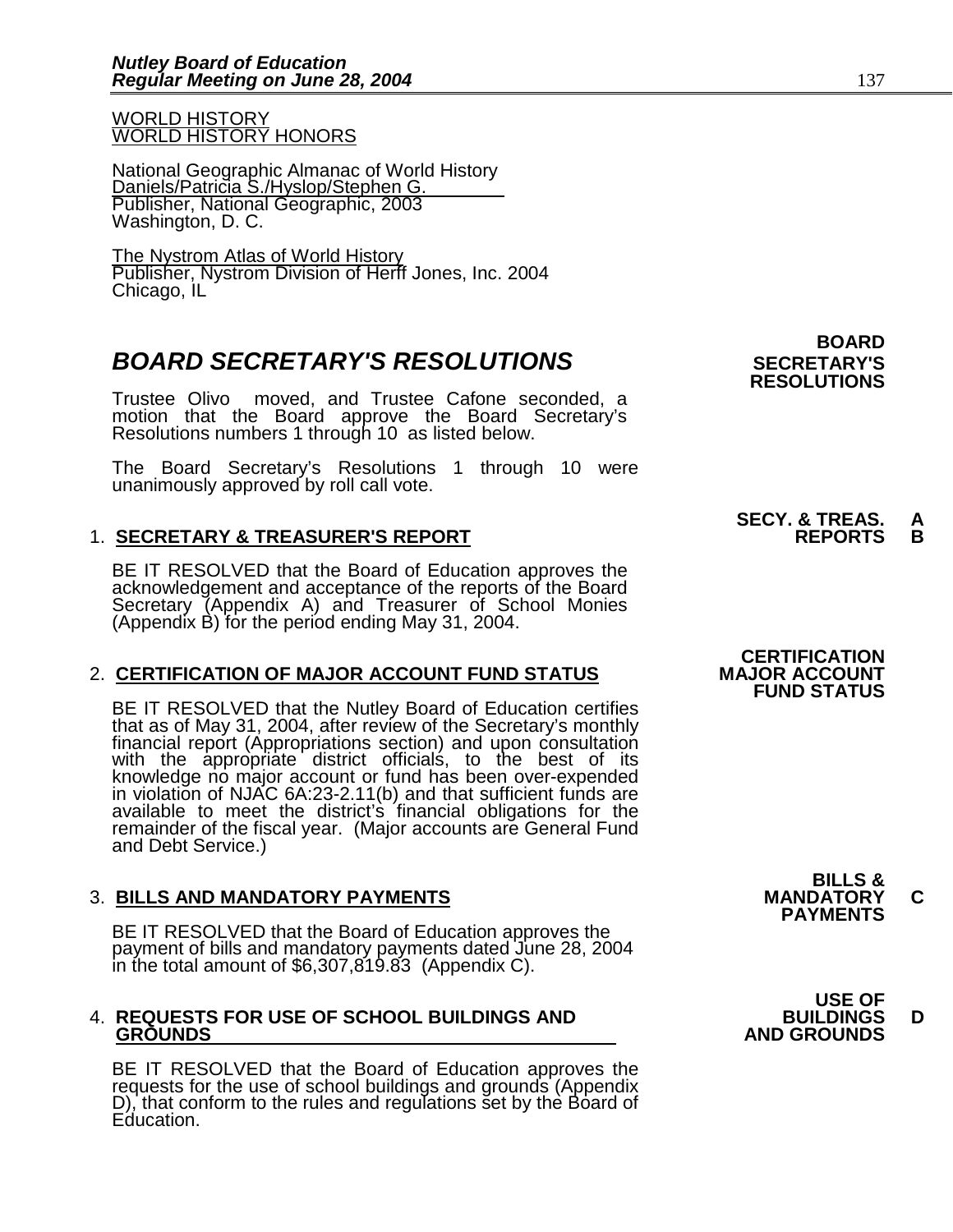### 5. **TRANSFER SCHEDULE TRANSFER E SCHEDULE**

BE IT RESOLVED that the Board of Education approves, in compliance with NJAC 6A:23-2.11(c)3ii, and NJSA 18A:22-8-1, the transfers in the 2003-04 budget per Transfer Schedule #10 dated June 28, 2004 in the amount of \$273,500 as appended (Appendix E).

#### 6. **APPROVAL OF PARTIAL PAYMENT TO NIRAM, INC.**

BE IT RESOLVED that the Board of Education approves partial payment in the amount of \$245,935.55 to Niram, Inc. for the Nutley High School Science Lab Refurbishment as per the recommendation of the Board's architect and construction manager.

#### 7. **APPROVAL OF CHANGE ORDER FOR HIGH SCHOOL CHANGE SCIENCE LAB REHABILITATION & IMPROVEMENTS**

BE IT RESOLVED that the Board of Education approves the recommendation from our Construction Manager, Alan Ianuzzi, for Change Order #7 through Change Order #9 for our high school science lab rehabilitation and improvements project. The contract with Niram, Inc. will reflect an increase or (decrease) in the amounts as follows:

|                 | Date    |     | Amount        |
|-----------------|---------|-----|---------------|
| Change Order #7 | 5/18/04 |     | \$ (4,700.00) |
| Change Order #8 | 5/18/04 |     | \$2,708.00    |
| Change Order #9 | 5/18/04 | \$. | (450.00)      |

#### 8. **APPROVAL OF CHANGE ORDER FOR HIGH SCHOOL CHANGE WINDOW & DOOR REPLACEMENT**

BE IT RESOLVED that the Board of Education approves the recommendation from our Construction Manager, Alan Ianuzzi, for Change Order #1 for our high school window and door replacement project. The contract with Levy Construction Company, Inc. will reflect an increase or (decrease) in the amount as follows:

|                 | Date    | Amount     |
|-----------------|---------|------------|
| Change Order #1 | 4/14/04 | \$4,000.00 |

**APPROVE** 

**APPROVE PARTIAL PAY** 

**APPROVE**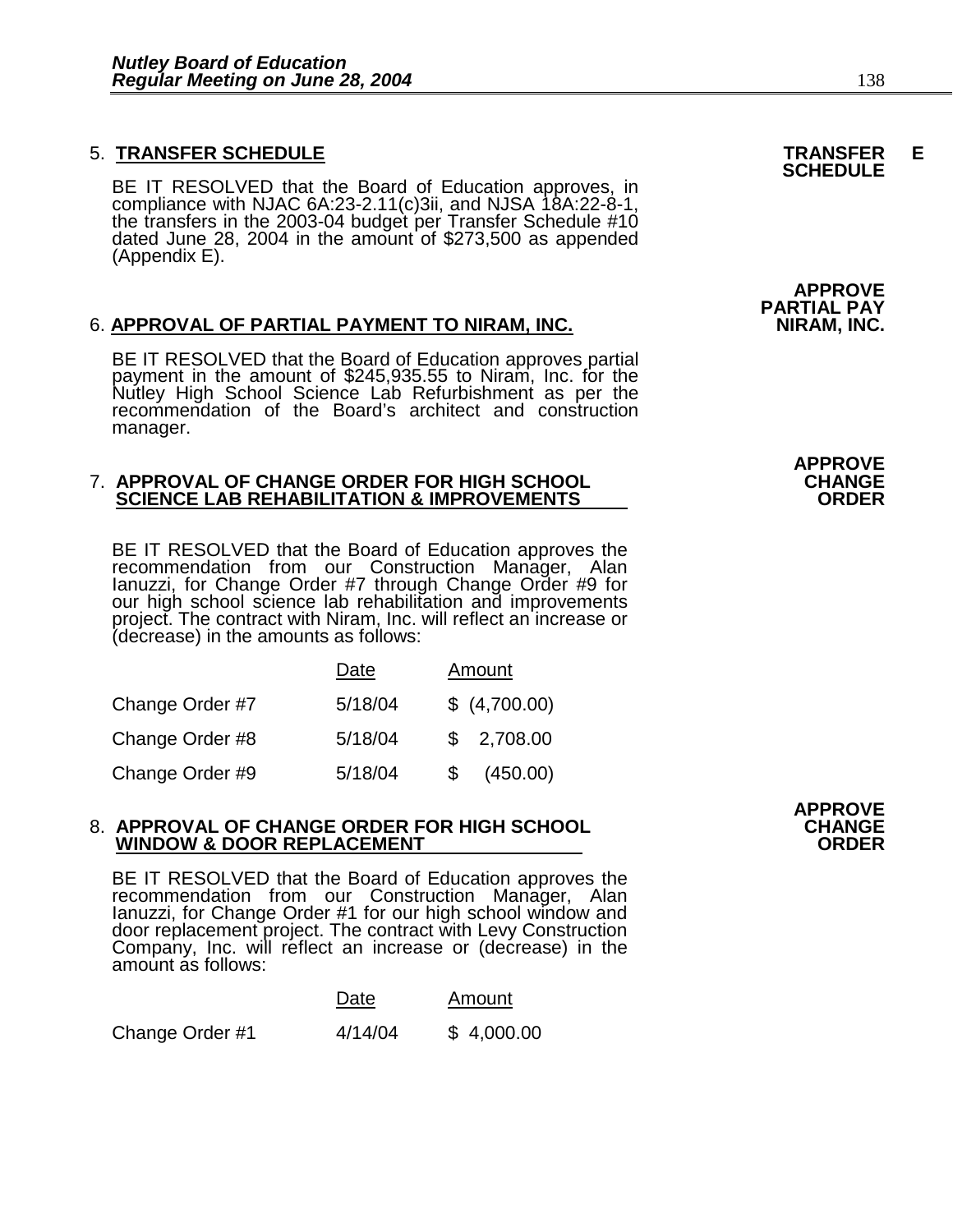#### 9. **BUS BIDS BIDS**

WHEREAS, bids for two (2) 2004 Type "B" 24 Passenger Gas Engine School Buses were advertised on May 13, 2004, and

WHEREAS, sealed bids were publicly opened and read aloud on May 26, 2004, at 2:00 p.m. in the office of the Business Administrator/Board Secretary, and

WHEREAS, the following bids for outright purchase were received in the following amounts:

| \$79,165.00 (2 buses)                          |
|------------------------------------------------|
| \$41,225.00 per bus                            |
| \$42,199.00 per bus<br>\$41,400.00 (alternate) |
| \$86,800.00 (2 buses)                          |
|                                                |

and

WHEREAS, the bid of Arcola Bus Sales meets all specifications, and is therefore the lowest responsible bidder.

NOW, THEREFORE, BE IT RESOLVED that the Board of Education approves the awards of contract for the five-year lease/purchase of two 2005 Type "B" 24 Passenger Gas Engine School buses to Arcola Bus Sales, Carlstadt, NJ at their purchase price of \$79,165.00 for two buses.

#### 10. **ESTABLISH TUITION RATES FOR THE 2004-05 RATES SCHOOL YEAR**

BE IT RESOLVED that the Nutley Board of Education approves the tuition rates for out-of-district students attending Nutley schools for the 2004-05 school year be established as follows:

#### **Grade**

| Kindergarten              | \$7,259 |
|---------------------------|---------|
| $1 - 5$                   | 8,852   |
| $6 - 8$                   | 9,129   |
| $9 - 12$                  | 9,804   |
| Learning and/or           |         |
| Lang. Disabled            | 15,017  |
| <b>Preschool Disabled</b> | 14,739  |

## **TUITION**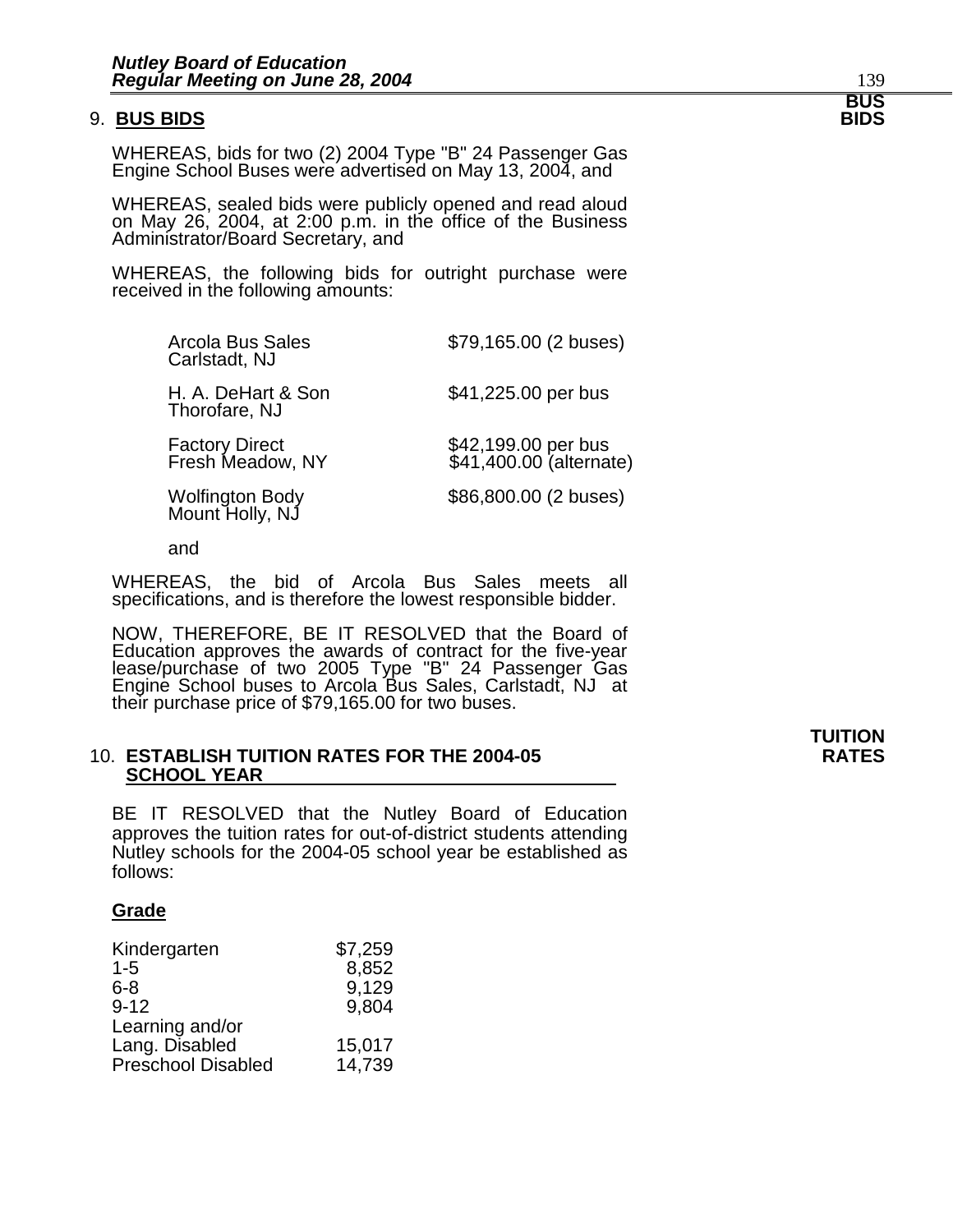#### 11. **APPROVAL FOR SPECIAL ELECTION - SEPTEMBER 28, SPECIAL 2004 BOND PROPOSAL**

Trustee Del Tufo moved, and Trustee Viola seconded the following resolution. Upon being put to a roll call vote the resolution was unanimously approved.

BE IT RESOLVED BY THE BOARD OF EDUCATION OF THE TOWNSHIP OF NUTLEY IN THE COUNTY OF ESSEX, NEW JERSEY (not less than a majority of the full membership of the Board concurring) AS FOLLOWS:

1. It is hereby determined that a bond proposal will be submitted for voter approval at a special election to be scheduled for September 28, 2004 between the hours of 2:30 p.m. and 9:00 p.m. as permitted and required by law. The form of the proposal will read substantially as follows:

#### **PROPOSAL**

The Board of Education of the Township of Nutley in the County of Essex, New Jersey is authorized (a) to construct an addition and renovations to the Franklin Middle School, including acquisition and installation of furnishings and equipment and site work; (b) to appropriate therefore \$23,700,000, funded in part by a State grant in the amount of \$8,769,617; and (c) to issue bonds of the School District to finance the district's local share of the project in the principal amount of \$14,930,383. The final eligible cost of the project approved by the Commissioner of Education is \$21,924,043. This project includes \$1,775,957 for school facility construction elements in addition to the facilities efficiency standards developed by the Commissioner of Education or not otherwise eligible for State support pursuant to N.J.S.A. 18A:7G-5(g).

2. This Board of Education hereby approves and adopts the proposal set forth above and, subject to the approval of the legal voters of the school district, hereby determines to carry out the improvements described therein (the "Project").

3. This Board of Education hereby acknowledges and confirms that in accordance with N.J.S.A. 18A:24-16 and 18A:24-17 a supplemental debt statement has been prepared by the chief financial officer of the Township of Nutley, being the only municipality comprised within the school district, giving effect to the proposed authorization of bonds of the school district in the maximum amount of bonds authorized in the proposal. The supplemental debt statement has been filed in the office of the Clerk of the Township of Nutley and in the office of the Business Administrator/Board Secretary of this Board of Education prior to the final adoption of the proposal and will be filed in the office of the Director of the Division of Local Government Services in the Department of Community Affairs prior to the date of the special election.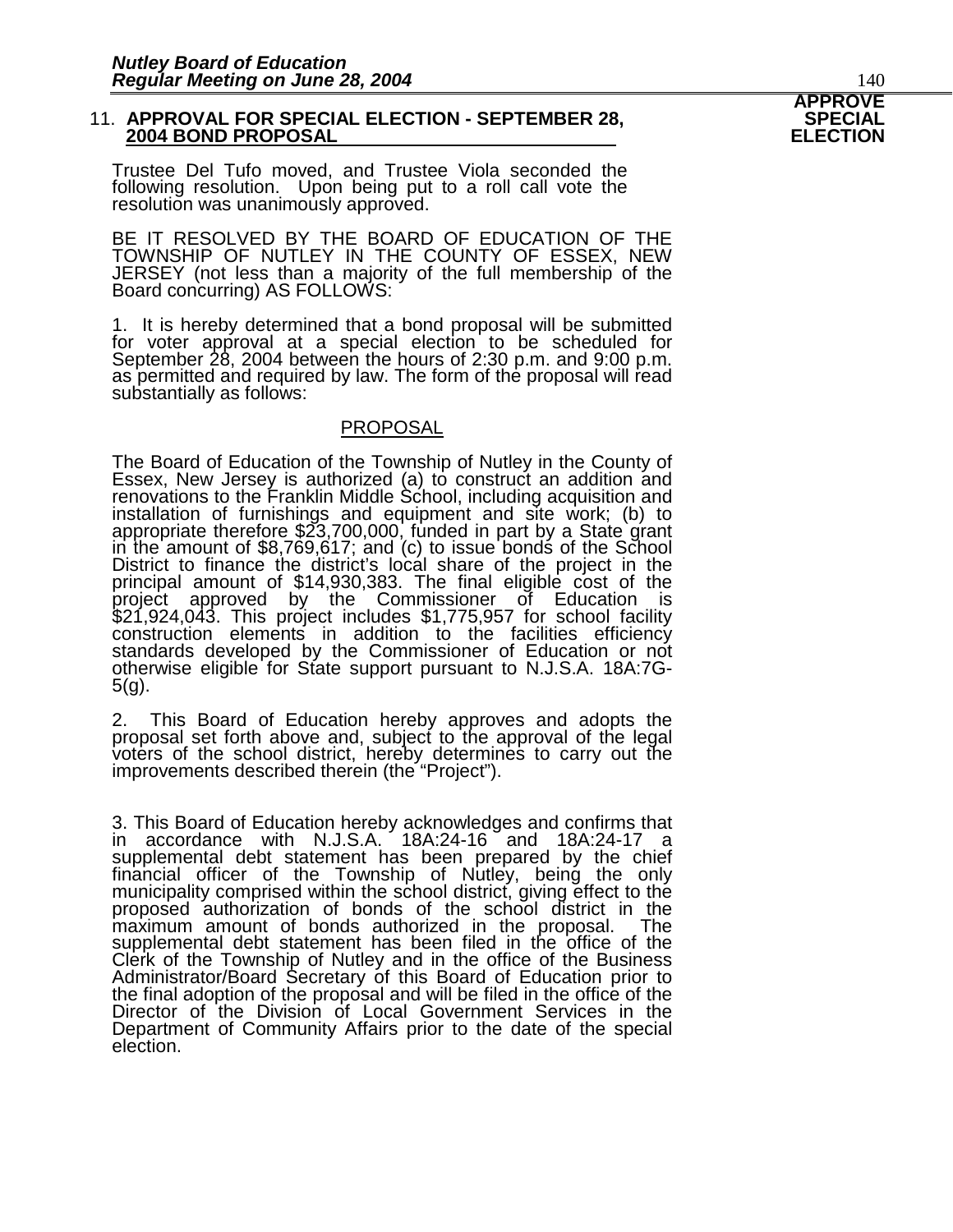4. The Business Administrator/Board Secretary is hereby authorized and directed to send a certified copy of the proposal to the County Clerk as required by N.J.S.A. 19:60-2 and to request the County Clerk to conduct the special election and is further authorized to request the Municipal Clerk to publish the Military Service and Civilian Absentee Ballot notices in accordance with the requirements of law.

The Board acknowledges receipt of the PEC letter from the Department of Education with respect to the Project. The Board hereby elects to receive a grant under Section 15 of the Educational Facilities Construction and Financing Act, P.L. 2000, c. 72, effective July 18, 2000 (the "Act") and to construct the Project itself. The Board further determines to accept the preliminary eligible costs determined by the Department of Education as final eligible costs and not to appeal the determination of preliminary eligible costs. The Business Administrator/Board Secretary is authorized to notify the Department of Education of the District's election with respect to the eligible costs, the construction of the Project and the election to receive a grant pursuant to Section 15 of the Act.

6. The educational plans and the schematic plans for the construction of the Project have heretofore been approved by this Board of Education, and such approval is hereby reconfirmed.

7. The Board President, the Superintendent of Schools, the Business Administrator/Board Secretary, the Project Architect, Bond Counsel and other appropriate representatives of the Board (the "Board Representatives") have heretofore been authorized, and such authorization is hereby reconfirmed, to submit the educational plans and the schematic plans for the Project, together with such other information as may be required, to the State Department of Education for approval and to make application to the Commissioner of Education for approval of the educational plans, the schematic plans and the Project and, if necessary, any required amendment to the long-range facilities plan, in accordance with the requirements of the Act and N.J.A.C. 6A:26-3.2.

8. The Board Representatives have heretofore further been authorized and directed to submit the schematic plans and any other required information to the Planning Board for review and comment, and such authorization and direction is hereby reconfirmed.

9. DCM Architecture, Inc., the School District's appointed architect for the Project, has heretofore been authorized and delegated the responsibility to prepare the plans and specifications for the Project in consultation with and under the supervision of the Business Administrator/Board Secretary, who has heretofore been delegated the responsibility to work with the architect for this purpose on behalf of the Board, and such authorizations and delegations are hereby reconfirmed and ratified, all in accordance with the requirements of N.J.S.A. 18A:18A-16.

10. The Board representatives are hereby authorized to take all steps necessary to implement this resolution. The Business Administrator/Board Secretary is further authorized and directed to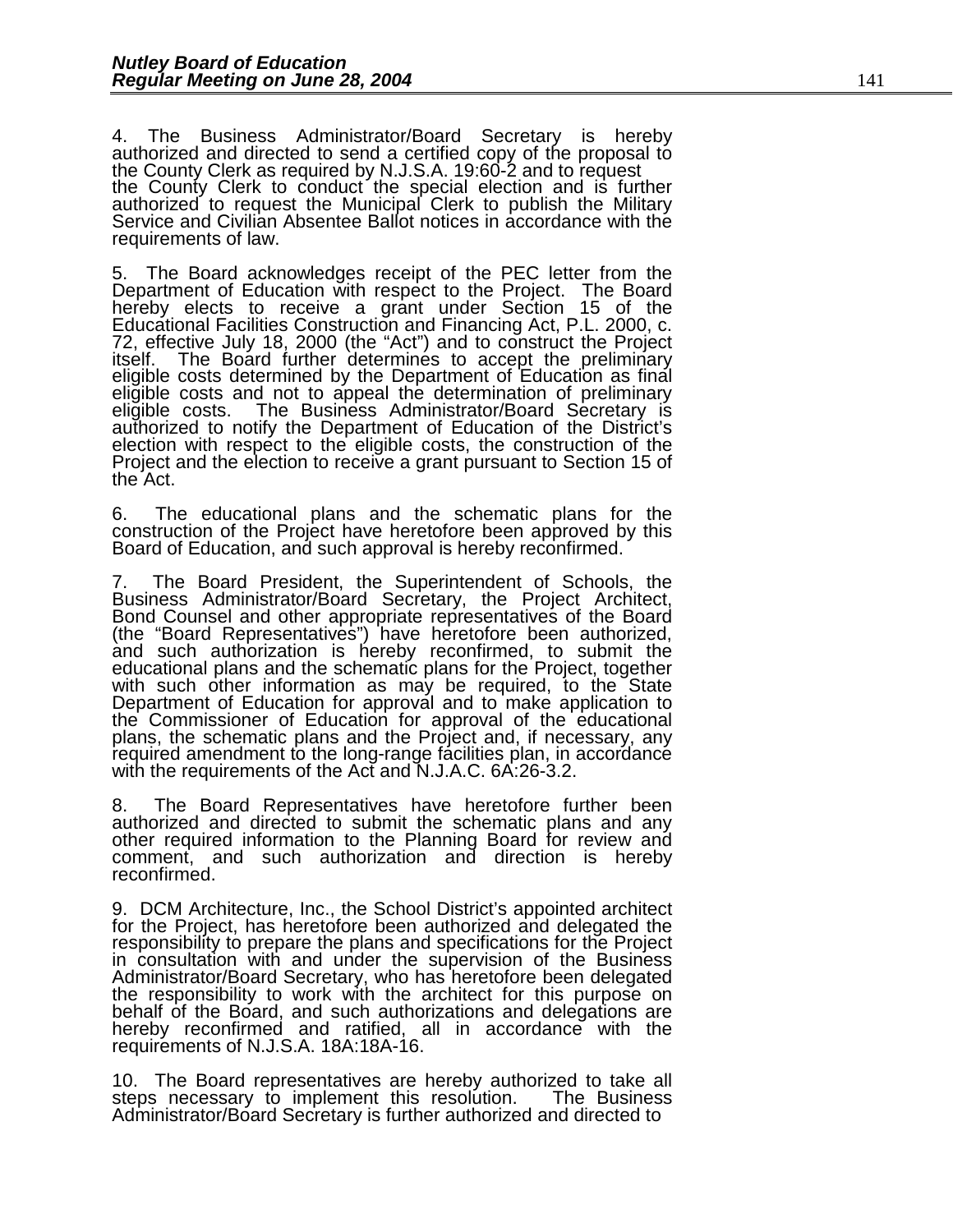request the County Clerk, the County Board of Elections, the County Superintendent of Elections and the Municipal Clerk as applicable to conduct the special election, and the Business Administrator/Board Secretary is authorized to act on behalf of the Board to make such determinations required of the Board for the conduct of the election.

#### 12. **APPROVAL OF VEHICLE MAINTENANCE BID**

Trustee Restaino moved, and Trustee Del Tufo seconded the following resolution. Upon being put to a roll call vote the resolution was unanimously approved.

WHEREAS, Bids for vehicle maintenance bid were advertised on June 11, 2004, and

WHEREAS, sealed bids were publicly opened and read aloud on June 21, 2004 at 2:00 pm in the office of the Business Administrator/Board Secretary, and

WHEREAS, The bid from Astone Fleet Service meets all specifications, and is therefore the lowest responsible bidder.

NOW, THEREFORE, BE IT RESOLVED that the Board of Education approve the award of the contract for the school district vehicle maintenance for 2004-05 school year to Astone Fleet Service, Roselle Park, NJ.

#### **COMMITTEE REPORTS REPORTS**

Trustee Del Tufo - Facilities Trustee Cafone - Construction Committee Trustee Parisi - Policy Committee Trustee Olivo - Alternate Funding

#### **HEARING OF CITIZENS CITIZENS**

At this time, Vice President Parisi opened this meeting to members of the attending public for comments and/or concerns on any school-related matters.

A resident asked about the law requirements for seatbelts in school buses.

Resident Jack Magnifico asked questions regarding the BOE insurance and the Board pursuing grants.

Superintendent Serafino, Board Secretary Mallen and several trustees responded to the concerns of the residents.

Hearing no further comments, Vice President Parisi closed this portion of the meeting.

### **COMMITTEE**

### **HEARING OF**

### **APPROVE**<br>**VEHICLE MAINT. BID**